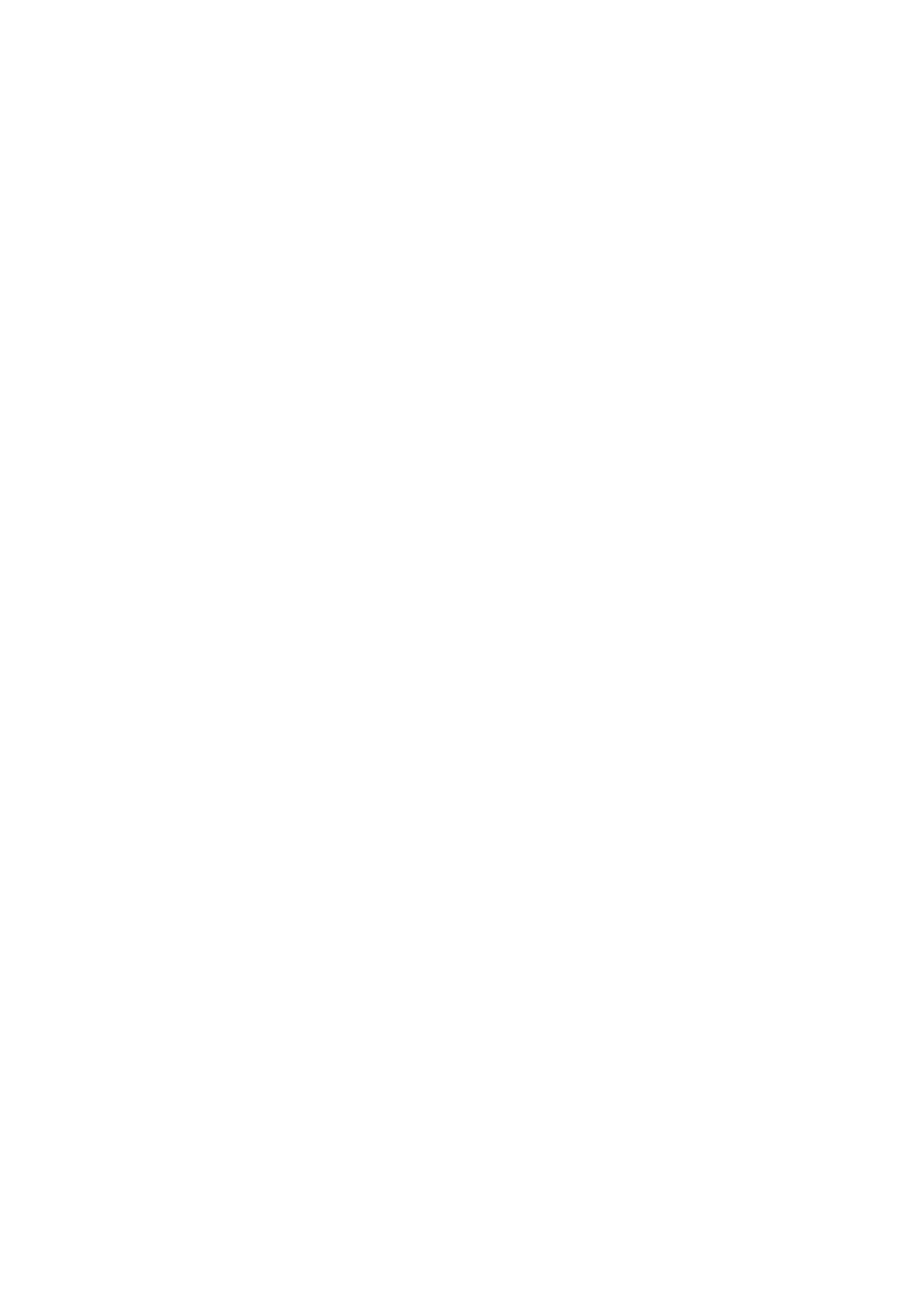## Gender Report Fair Planet Project

Adopting gender approaches to promote productivity and income generation in vegetable farming

Likoko E.

This research was (partly) funded by the Dutch Ministry of Agriculture (project number FDOV14 ET01).

Wageningen Centre for Development Innovation Wageningen, January 2022

Report WCDI-22-196



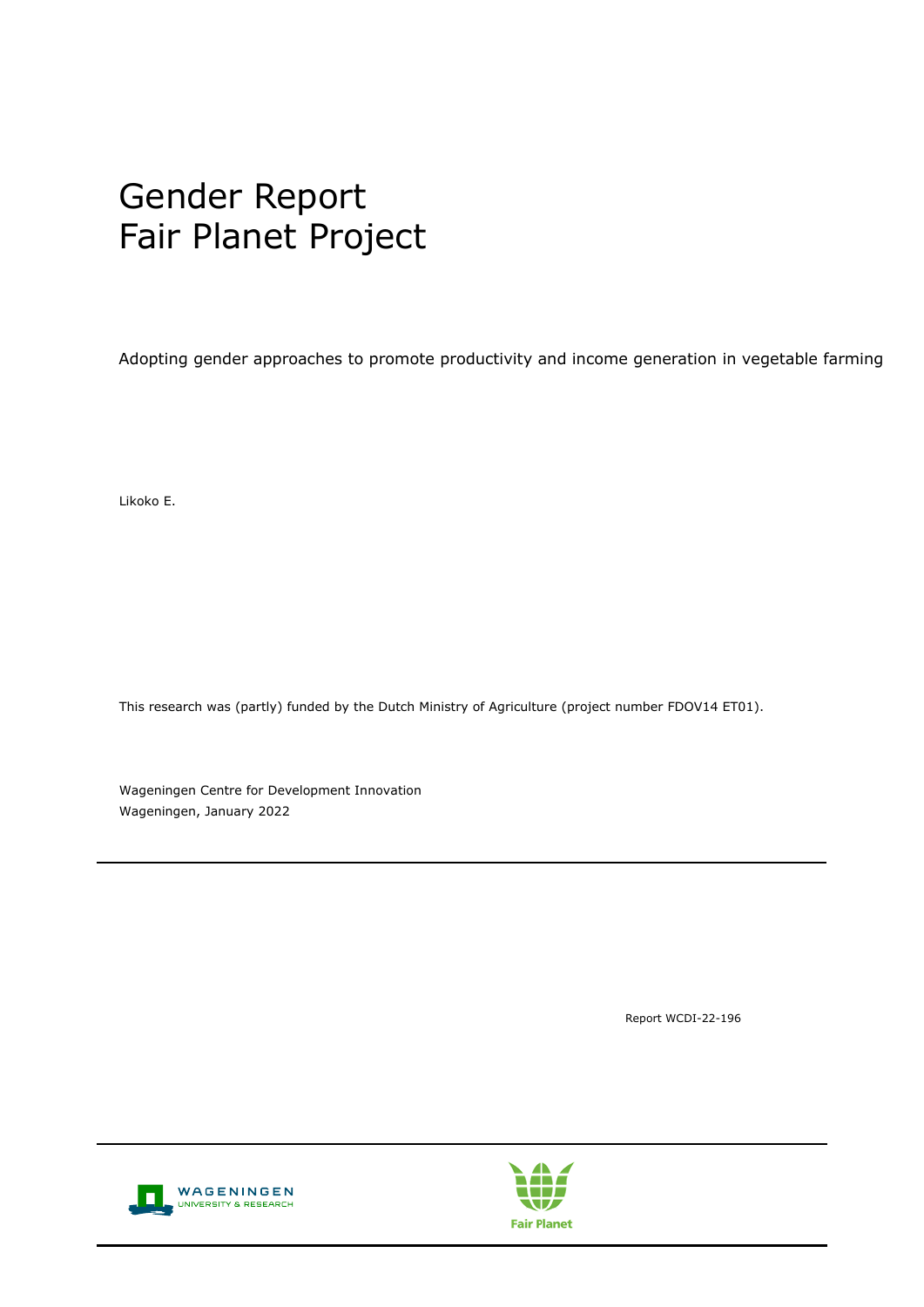Likoko E., 2022. *Gender Report Fair Planet Project: Adopting gender approaches to increase productivity and income in vegetable farming.* Wageningen Centre for Development Innovation, Wageningen University & Research. Report WCDI-22-196. Wageningen.

Despite the important role women play in agricultural production their role is often under-recognized, and their optimal contribution to productivity and profits remains untapped. Women face greater constraints than men due to their differentiated gender specific needs and barriers to their agribusiness participation. Addressing the prevalent gender gaps, and context specific barriers in the agricultural sector is paramount as it tackles the loss in productivity and livelihood opportunities that women continue to experience; and promotes increase in agribusiness income. To increase meaningful participation, productivity, income and empowerment of women smallholder farmers in vegetable farming, adopting a gender aware intervention strategy that mainstreams women's involvement and benefits in the project activities is key. Intervention strategies need to have mechanisms for understanding existing gender dynamics in target communities and their effect on productivity and income outcomes; and the adapt gender sensitive interventions that develop the capacity of women, increase their participation in a way that promotes gender equality in agribusiness productivity outcomes.

Keywords: Gender aware approaches, women participation, smallholder farmer productivity

This report can be downloaded for free at<https://doi.org/10.18174/562692> or at [www.wur.eu/cdi](http://www.wur.eu/cdi) (under publications).



© 2022 Wageningen Centre for Development Innovation, part of the Stichting Wageningen Research. P.O. Box 88, 6700 AB Wageningen, The Netherlands. T + 31 (0)317 48 68 00, E info.cdi@wur.nl, [www.wur.eu/cdi.](http://www.wur.eu/cdi)

#### (cc) BY-NC

The Wageningen Centre for Development Innovation uses a Creative Commons Attribution 4.0 (Netherlands) licence for its reports.

The user may copy, distribute and transmit the work and create derivative works. Third-party material that has been used in the work and to which intellectual property rights apply may not be used without prior permission of the third party concerned. The user must specify the name as stated by the author or licence holder of the work, but not in such a way as to give the impression that the work of the user or the way in which the work has been used are being endorsed. The user may not use this work for commercial purposes.

The Wageningen Centre for Development Innovation accepts no liability for any damage arising from the use of the results of this research or the application of the recommendations.

Report WCDI-22-196

Photo cover: Fair Planet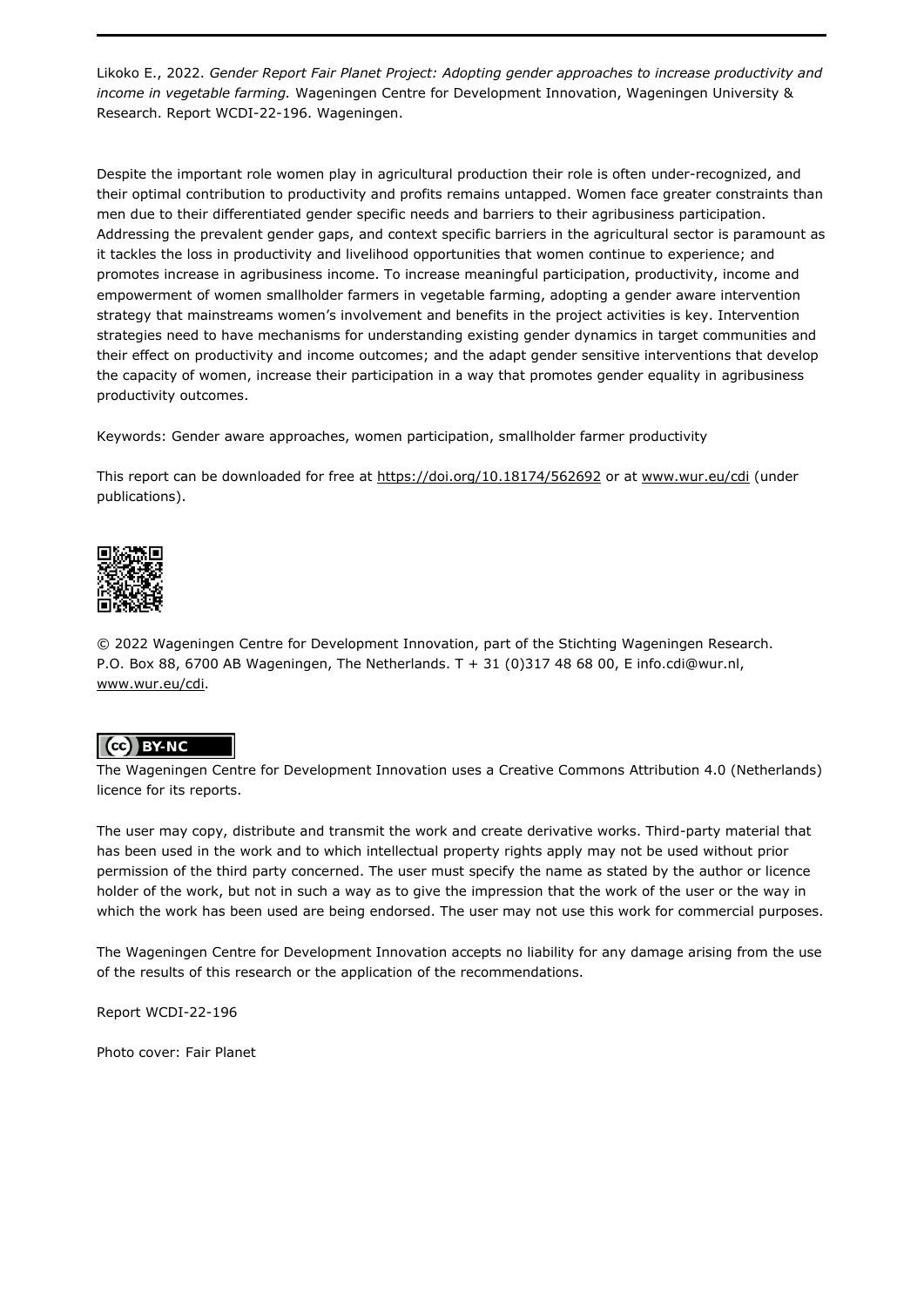### **Contents**

| List of abbreviations and acronyms<br>Summary |                                                                         |                                                                                 | 5  |
|-----------------------------------------------|-------------------------------------------------------------------------|---------------------------------------------------------------------------------|----|
|                                               |                                                                         |                                                                                 | 7  |
| 1                                             | <b>Introduction: The gender agenda</b>                                  |                                                                                 | 9  |
|                                               | 1.1                                                                     | Background                                                                      | 9  |
|                                               | 1.2                                                                     | An overview of gender aware approach                                            | 9  |
|                                               | 1.3                                                                     | Gender focus in the project                                                     | 10 |
| 2                                             | <b>Gender intervention activities</b>                                   |                                                                                 | 12 |
|                                               | 2.1                                                                     | Gender analysis                                                                 | 12 |
|                                               | 2.2                                                                     | Mainstreaming gender concerns in training methods and materials                 | 13 |
|                                               | 2.3                                                                     | Gender training of trainers                                                     | 13 |
|                                               | 2.4                                                                     | Backstopping visits and ad-hoc advice to project staff                          | 14 |
|                                               | 2.5                                                                     | Scaling successful experiences to (local) partners                              | 15 |
|                                               | 2.6                                                                     | Reporting, monitoring and evaluation                                            | 15 |
| 3                                             | Insights on participation of female smallholder farmers in implementing |                                                                                 |    |
|                                               |                                                                         | improved agricultural practices                                                 | 17 |
| 4                                             | <b>Conclusions and Recommendations</b>                                  |                                                                                 | 20 |
|                                               | 4.1                                                                     | Conclusions                                                                     | 20 |
|                                               | 4.2                                                                     | Recommendations for future gender programming                                   | 21 |
| <b>References</b>                             |                                                                         |                                                                                 | 23 |
|                                               |                                                                         | Appendix 1 Incorporating a gender-aware approach                                | 25 |
|                                               |                                                                         | Appendix 2 Overview of gender reflections for agricultural development projects | 26 |
|                                               |                                                                         | <b>Appendix 3 Gender Transformative Approaches</b>                              | 27 |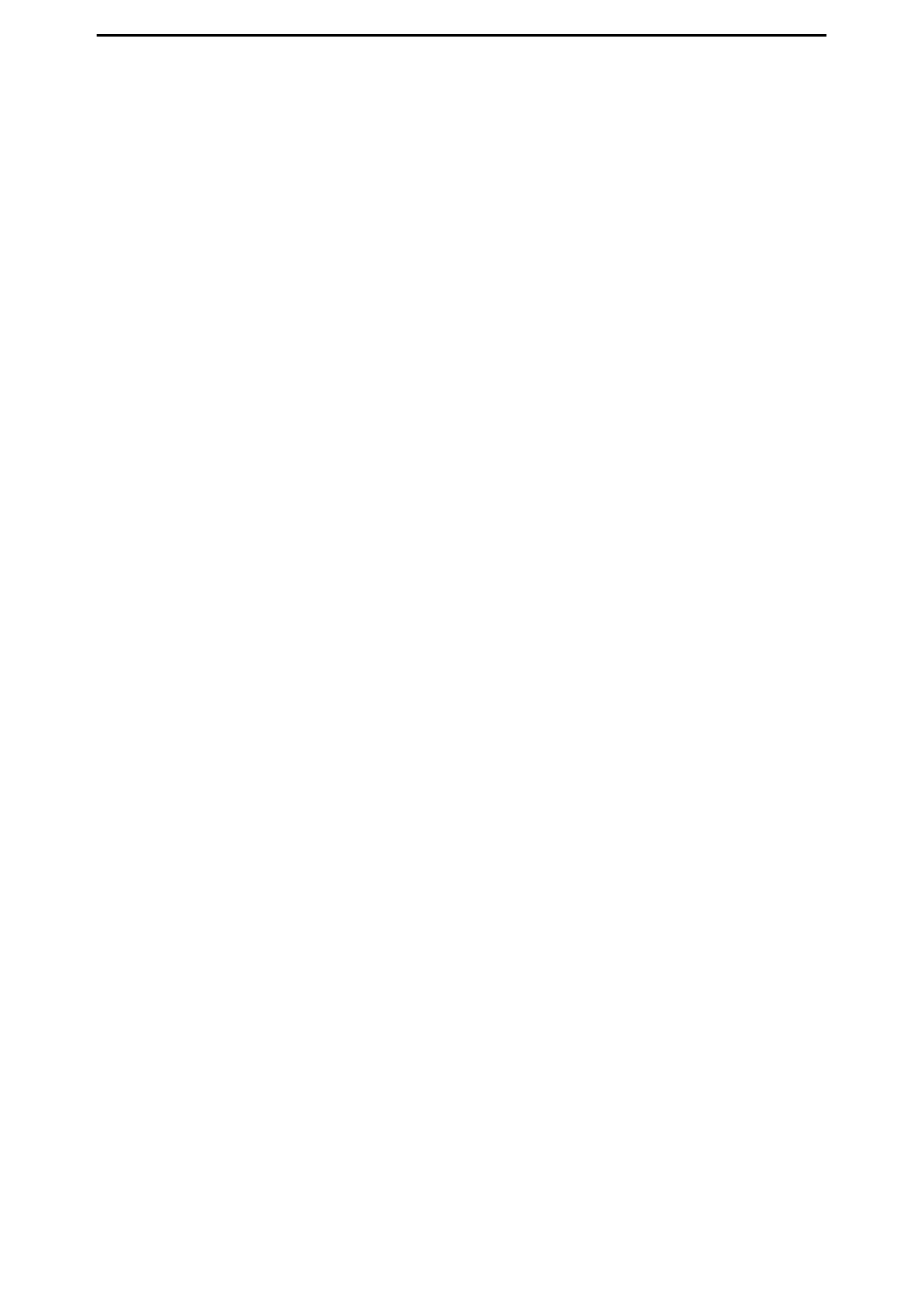## List of abbreviations and acronyms

| <b>DAs</b>  | Development Agents                                                             |
|-------------|--------------------------------------------------------------------------------|
| <b>FHHs</b> | Female Headed Households                                                       |
| GGDI        | Global Gender Development Index                                                |
| MHHs        | Male Headed Households                                                         |
| WCDI        | Wageningen Centre for Development Innovation, Wageningen University & Research |
| <b>WUR</b>  | Wageningen University & Research                                               |
|             |                                                                                |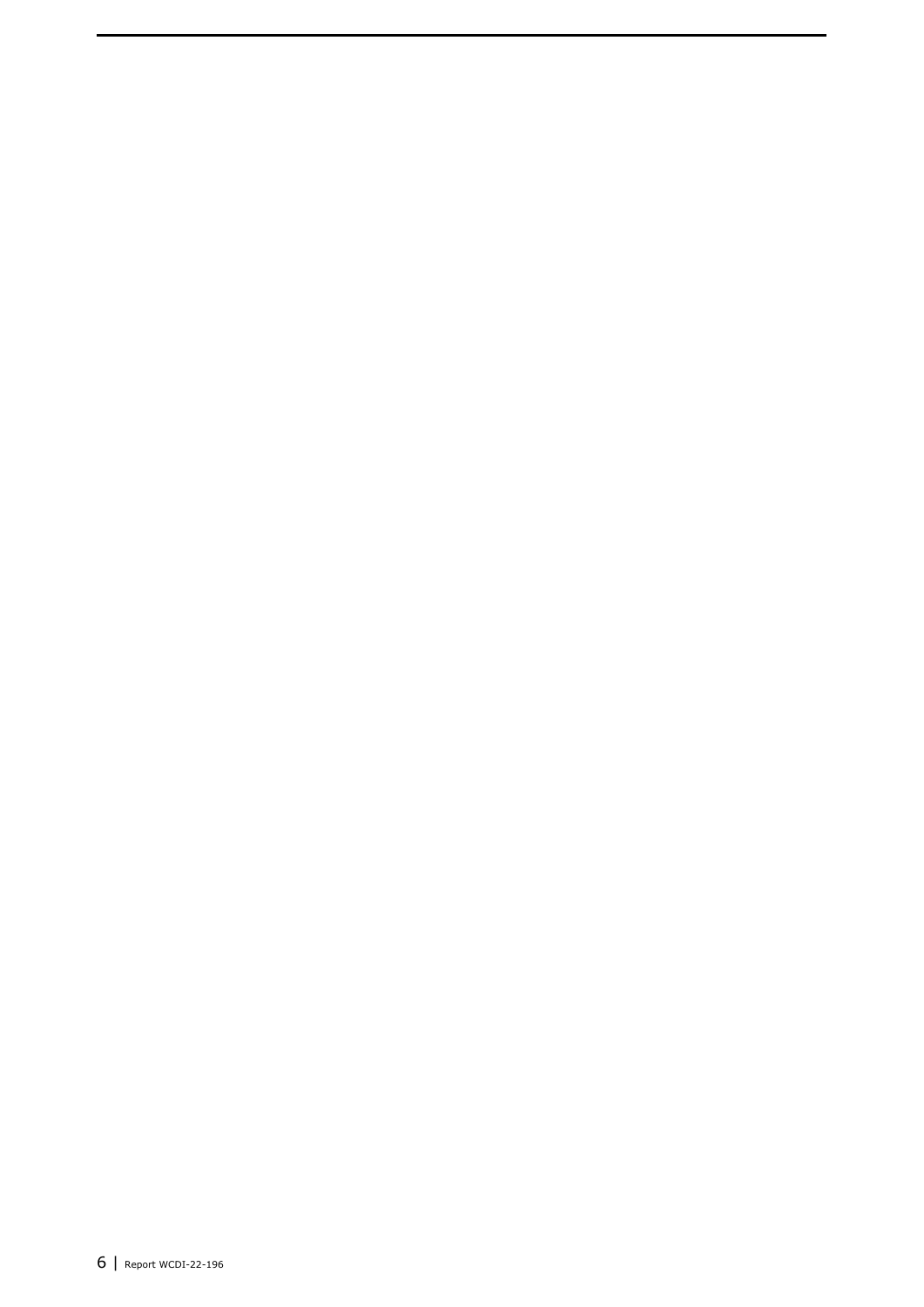### Summary

In Ethiopia, women make up 49.74% of the estimated population and 25 percent of all Ethiopian households are female headed yet Ethiopia is ranked 174th out of 185 countries on the Global Gender Development Index (GGDI). In rural areas, 57 percent of all working women and 88 percent of men (aged 15-49) are engaged in small holder agricultural occupations. Women's tasks include land preparation, weeding, trellising, harvesting, threshing and storing. Despite the important role women play in agricultural production their role is often under-recognized, and their optimal contribution to productivity and profits remains untapped. Women face greater constraints than men due to their differentiated gender specific needs and barriers in their agribusiness participation. Gender inequalities and barriers for women in Ethiopia's agribusiness sector includes limited participation by women in key agribusiness market activities, limited participation in capacity building initiatives and a general lack of access to agricultural inputs that affect their overall output. Addressing gender specific barriers in the agricultural sector is paramount as it tackles the subsequent loss in productivity and promotes increase in income from agriculture.

The Fair Planet project aimed to increase smallholder farmers' productivity and income from vegetable farming through access to affordable high quality vegetable seeds, improved and sustainable farming practices and better links to markets. To support this goal, the gender component of the project adapted a gender aware intervention strategy that sought to mainstream gender sensitivity in the project activities in order to increase the meaningful participation of women farmers. In this approach, it was paramount to first understand the gender related barriers in the project context; and then adapt interventions that sought to address these barriers, while ensuring that the proposed interventions do not cause a negative effect to the economic and sociocultural fabric of the target communities.

The main conclusion therefore is that effective interventions that seek to increase smallholder farmers' productivity and income and agricultural development need to look beyond technical interventions and consider existing gender dynamics in the farm and households, because gender dynamics have a significant impact on productivity outcomes. Intervention strategies need to understand existing gender practices in target communities and their effect on intended production and income outcomes in order to adapt and modify strategies to recognize and incorporate the gender sensitive approaches. Gender aware intervention programs recognizes the centrality of gender roles, barriers and opportunities food production, processing and marketing strategies; and focus on sustainable and meaning participation outcomes that promote gender equality in agribusiness productivity.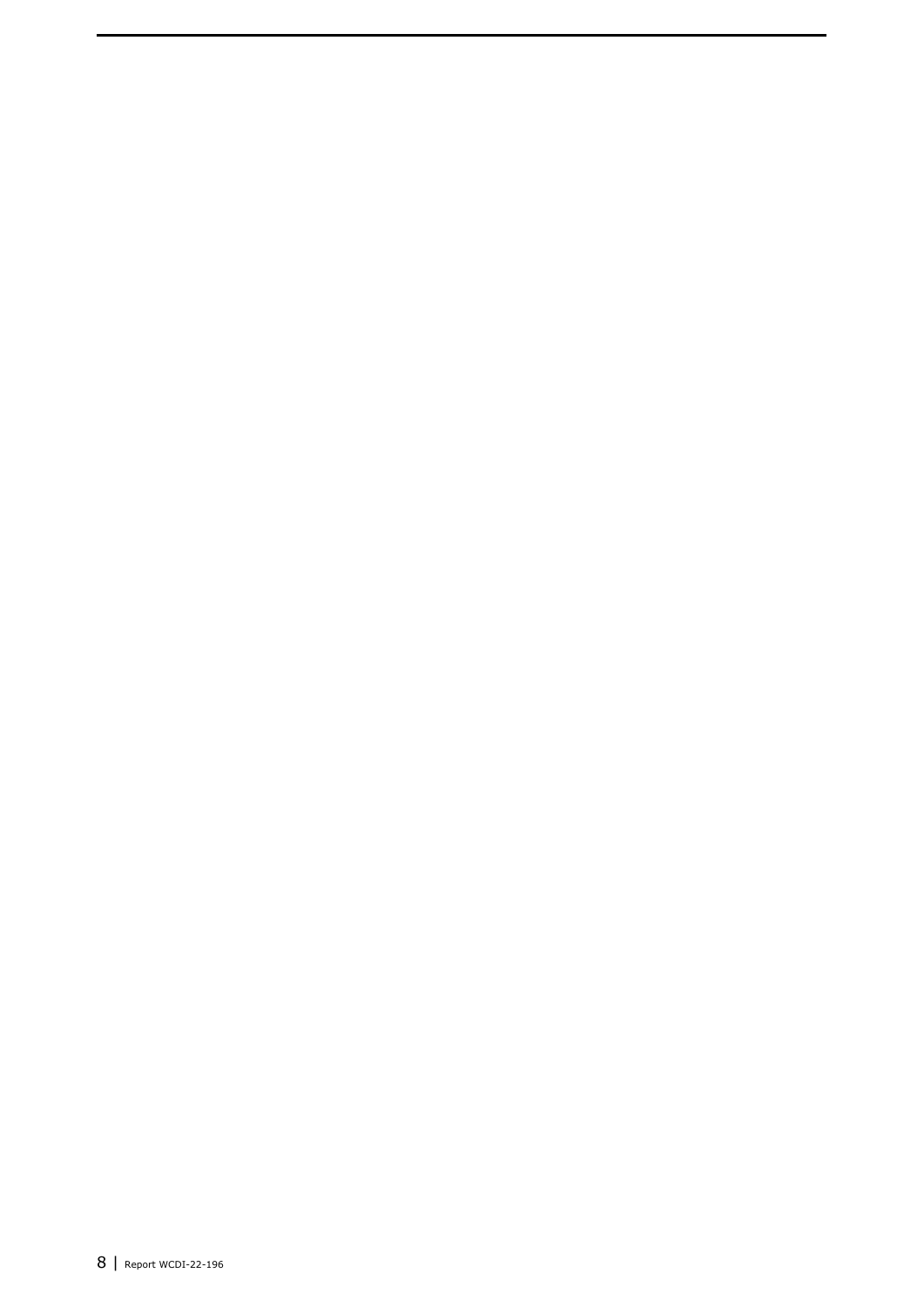### <span id="page-10-0"></span>1 Introduction: The gender agenda

### <span id="page-10-1"></span>1.1 Background

In Ethiopia, women's roles within food systems vary significantly, often disproportionately, touching all aspects of the value chain – spanning from agricultural production, to food processing and storage, retail, and consumption(Thomas Woldu Assefa, Fanaye Tadesse, 2018). Women make up 49.74 percent of the estimated population of 86,707,000. Rural Ethiopian populations, are predominately dependent on agriculture and subsistence farming with 57 percent of all working women and 88 percent of men (aged 15-49) are engaged in agricultural occupations. (Bachewe *et al.*, 2017)(Christiaensen, 2017). According to the World Bank, women contribute 40-60 percent of the labour in agricultural production in Ethiopia; women play an important role in income generation, as well as household tasks. Within the agriculture sector, the labour burden on women significantly exceeds that of men. These heavy workloads, combined with their role as primary caretakers, undermines their productive capacity and exacerbates challenges in meeting their agricultural production and income generation goals. (Bekana, 2020; UNDP, 2020). Women's role in agricultural production and sustaining the food and nutrition security of their families is increasingly being recognised by governments and development partners. However, this contribution is rarely recognized at household level or in national statistics, and women are generally disadvantaged in their access to productive resources, credit, extension services, technologies and agricultural inputs. Besides, women tend to have less participation in decisionmaking both at household as at community level, as compared to their male counterparts(FAO, 2011; HLPE, 2017). This disparity affects agricultural productivity as well as the household food security at large.

Besides, women tend to have less participation in decision-making both at household as at community level, as compared to their male counterparts ((De Pinto *et al.*, 2019; Hegena *et al.*, 2020). This disparity affects the production as well as the household food security at large. There are also marked large discrepancies between male and female farmers in the adoption and use of inputs, such as good quality seeds due to differences in access to financing; with men (who own the land) having more access to financing options. Men are more involved in the production and or sales of cash crops than women; they decide which crops to grow and market, and control the income derived from sales. This leads to overall reduced productivity and profit among women in agriculture. Due to cultural influences women less access to education in general which affects their skills and ability to get optimal output from their farming initiatives. Overall, women also have limited access to agricultural extension mechanisms such as field days, demonstrations and trainings as they face time constraints for participation in education and training. Smallholder women farmers in Ethiopia also produce and sell vegetables from home gardens or forest products and the income obtained is mainly used on meeting household nutrition and income needs(FAO *et al.*, 2020). A joint study by the World Bank, FAO and International Fund for Agriculture Development (IFAD) confirmed that if women worldwide had the same access to productive resources as men, they could increase yields on their farms by 20-30% and raise total agricultural output by 2.5–4% (FAO, 2011, 2016; Food and Agriculture Organization, 2011).Tackling the barriers that hold back agricultural production and productivity of smallholder female farmers in Ethiopia is paramount in promoting their increased production and income growth.

#### <span id="page-10-2"></span>1.2 An overview of gender aware approach

The gender gap in agriculture is a pattern, documented worldwide, in which women in agriculture have less access to productive resources, financial capital and to advisory services compared to men(FAO, 2015). While gender shapes both men's and women's lives, the tendency is for women to have a more disadvantaged position in comparison to men. This can have significant implications for the adoption and sustainability of agribusiness practices. **Gender awareness** refers to the ability to view agricultural intervention from the perspective of gender roles and understand how this affects women's needs in comparison to the needs of men. There is a risk that, if this gender gap is not taken into consideration, the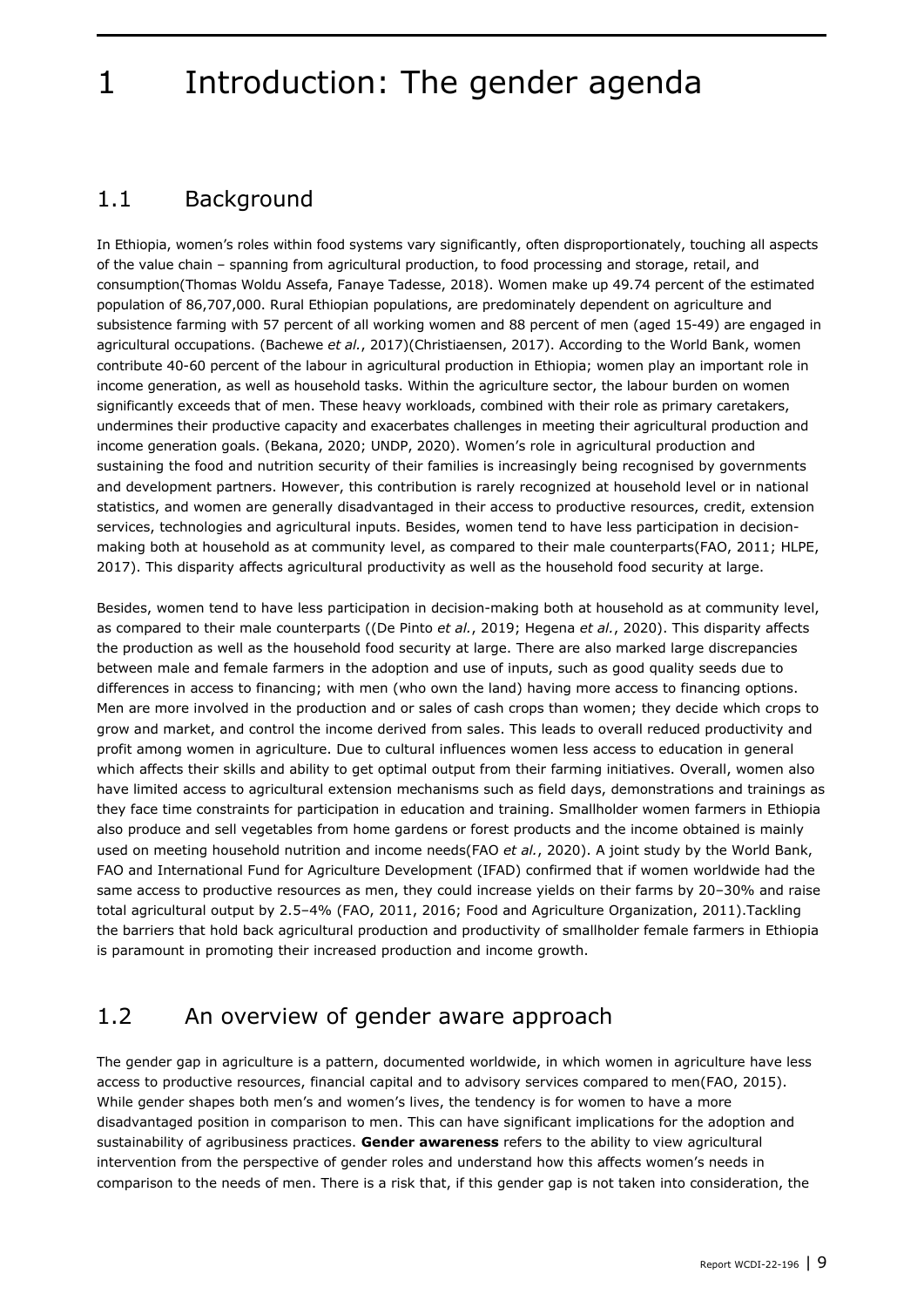development of site-specific agricultural solution options could reinforce existing inequalities. The particular needs, priorities, and realities of men and women need to be recognized and adequately addressed in the design and application of agricultural solution so that both men and women can equally benefit (FAO *et al.*, 2015, 2020; Slavchevska, 2016). Gender awareness leads to the development of gender sensitive interventions. An initiative is **gender sensitive** when it considers the impact of policies, projects and programmes on men, women, boys and girls and trying to mitigate the negative consequences thereof. **A gender aware approach** ensures that the design, implementation, monitoring and assessment of agricultural intervention initiatives includes gender-sensitive indicators which help track progress on closing the gender gap in agriculture while introducing interventions to develop capacity and enhance women participation in a way that promotes gender equality in the intervention initiatives (Nelson *et al.*, 2016).

In order to support women's and men's equal uptake of and benefit in site-specific agricultural intervention practices, gender analysis as well as equal participation and engagement of women and men are the key actions to be taken into consideration at the outset of any intervention(Christiaensen, 2017). Beyond the intervention activities, the institutions involved in agricultural development need to partner with women's community-based organizations to go beyond a focus on agricultural productivity and support income generation, access to savings and loans, nutrition and health services. Continuous knowledge development is needed on how gender roles shape women's and men's lives as they engage in agriculture and agribusiness (Nelson *et al.*, 2016).

### <span id="page-11-0"></span>1.3 Gender focus in the project

The overall project focus was on the sustainable provision of high-quality vegetable seed, training, extension and market linkages. The gender component of the project sought to adopt a gender sensitive approach that mainstreams gender concerns in the project activities and monitoring and evaluation system. The approach concentrated on increasing the meaningful participation of women farmers (this includes Female Headed Households as well as wives of Male Headed Households) in the project activities and tracking these increments via the monitoring and evaluation plan. For this to happen, there was a need to increase the capacity of the project staff to understand and facilitate gender program implementation in their daily work activities. The intended outcomes were increased productivity and strengthening of market linkages for women smallholder farmers and their institutions (women groups and farmers organisations). The gender strategy was developed to respond to the gender gaps among men and women in the project areas. These gaps include limited representation of women in training programs even though they are largely involved in many of the farming and post-harvesting activities related to vegetables; and multiple responsibilities in both household and farm related chores that affects their productivity.

An important principle in the gender component of this project is the "do-no harm principle", that guided the project gender strategy to ensure that its project activities do not trigger negative ripple effects for women and their communities. For instance, it was important to assess the extent to which the involvement of women farmers in the production and marketing of vegetable production, resulted in meaningful income benefits for them from the produce, as opposed to promoting activities and agricultural solutions that increase their already heavy home and farm workload, without the women experiencing any benefits. Development approaches aiming to deliver interventions need to consider women smallholder farmer's ability to navigate the many evolving factors that influence their power to make, and act on, and decide on their agribusiness activities and the income it generates. Gender aware approaches reveal these linkages and avoids the unintended negative consequences of gender blind intervention delivery. These approaches are dynamic and better aligned to the knowledge and actions of people that these plans seek to benefit. (Drucza *et al.*, 2017a). Gender aware approaches identify entry-points to solutions that seek to address the full complexity the skewed productivity between men and women. Approaches that flow from this starting point build resilience to unanticipated shocks and trade-offs that undermine pathways to improved income and productivity among women smallholder farmers(Fischer *et al.*, 2017). This includes power interplays across domains and between individuals, households and their societies. Gender transformative approaches are collaborative, and evolving frameworks with gender mainstreaming strategies across the program lifecycle(O'Leary, 2020).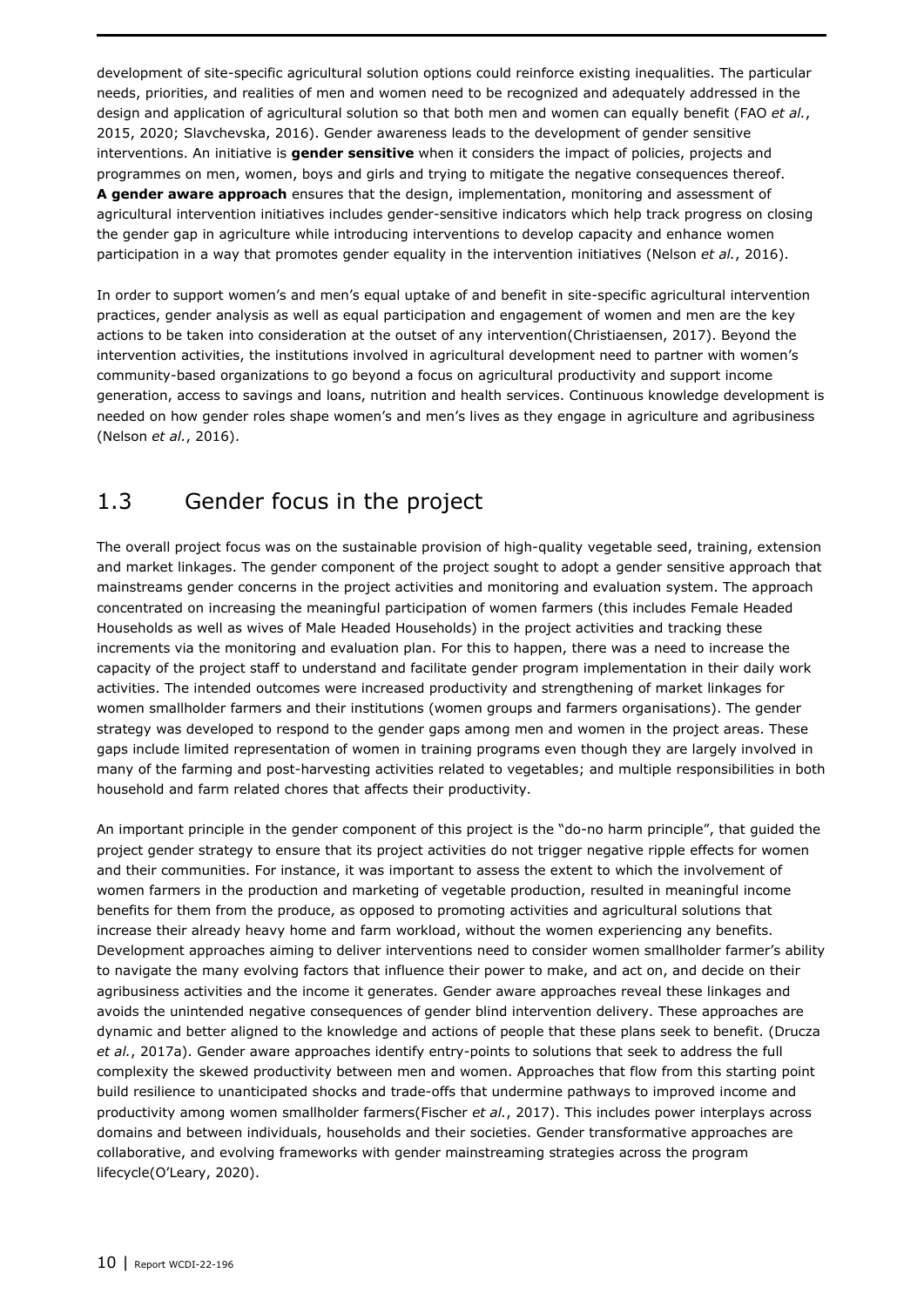Hence, this report highlights the main gender related needs, interventions and impact in the vegetable seed sector and consolidates them to provide insights for stakeholders to understand possible intervention approaches to employ. (Halliday *et al.*, 2020) that sought to identify and focuses on the social-cultural experiences of the different genders as they engage in agribusiness. The gender strategy was designed to build an understanding of existing gender bottlenecks, and develop an appropriate process, which is effective for behavioural change, to support women, as well as men to participate meaningfully in agribusiness(Drucza *et al.*, 2017b; CIMMYT, 2018; Pouw, 2018).

In the upcoming sections, the report consolidates the gender strategies used in the project, and summarises an analysis of the gaps, experiences and possible intervention strategies that stakeholders can use to adopt gender aware project design and implementation. Specifically, this report highlights the gender indicators and gender specific barriers for women and possible interventions for their desired income and productivity outcomes. It explores some of the possible strategies for increasing women's participation and capacity development for stakeholders in the agribusiness environment to support gender mainstreaming. Lastly, it identifies multi-disciplinary linkages that could facilitate gender sensitive approaches as a key intervention strategy for long term agribusiness sustainability.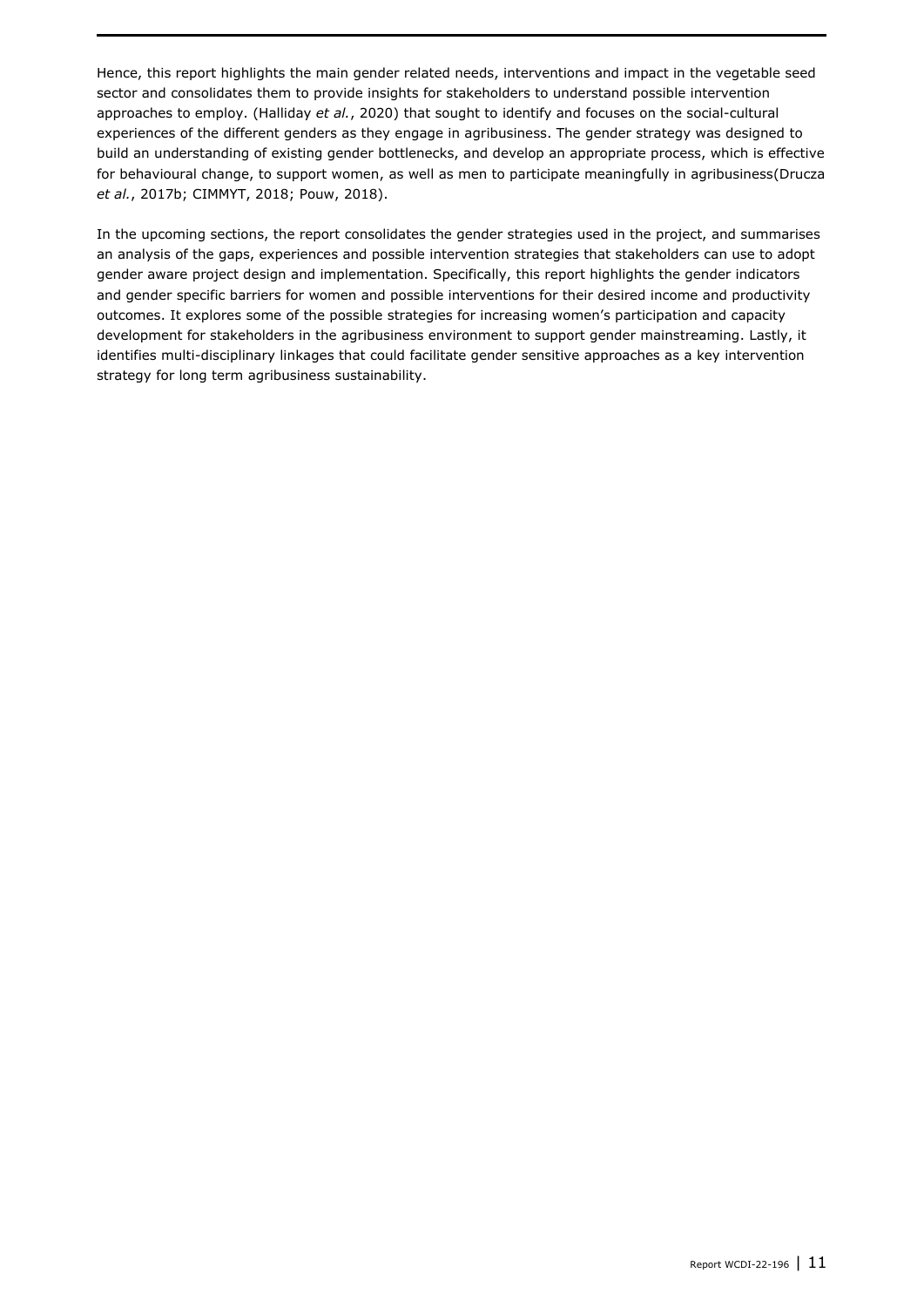### <span id="page-13-0"></span>2 Gender intervention activities

In this section, we look at the gender intervention activities used to adopt and incorporate a gender awareness lens into the project. The gender component in the Fair planet project adopted six activities conducted in the project duration to incorporate gender awareness in the project. These are: (1) Gender analysis; (2) Mainstreaming gender concerns in training methods and materials; (3) Gender training of trainers; (4) Backstopping visits and ad-hoc advice to project staff; (5) Scaling successful experiences to (local) partners; and (6) Reporting, monitoring and evaluation. The activities took place at different phases of the project. Below is a detailed overview of the different strategies as employed in the project implementation in Ethiopia.

#### <span id="page-13-1"></span>2.1 Gender analysis

Conducting a gender analysis was an important initial activity for this project as it showed how gender relations affect agricultural challenges, outcomes and their possible solutions. With this information, it was possible to begin to clarify the project gender goals and design the project plans in a manner that is sensitive to and reflects the different experiences and needs of women and men(Drucza *et al.*, 2017a; De Pinto *et al.*, 2019). **Gender analysis** refers to the assessment of how and why gender differences and inequalities exist with the goal of identifying opportunities to narrow these gender gaps/inequalities to enhance equalities between men and women(De Roo, N., Tariku *et al.*, 2016).

To this end, a gender analysis was conducted at the start of the project and during the project lifespan sought to clarify the gender concerns, and the extent to which the project can support their being addressed in the subsequent activities. The identified socio-economic and cultural barriers included socio-economic and cultural variations in the identified Butajira, Dire Dawa and Haramaya agro-ecological zones and communities. This diversity was also reflected in the context specific gender relations. Social mobility also greatly differs from region to region, which influences the opportunities that women in these communities must produce and market their produce. Hence, knowing the actual and site-specific gender roles, gender constraints and opportunities in vegetable production and marketing for the project sites, gave an understanding of the existing gender realities in these communities; and helped in formulating interventions that correspond to the women's and men's needs, and address their constraints in vegetable production and marketing. The gender analysis was designed and supervised by Wageningen Centre for Development Innovation (WCDI) and executed by in-country project team. Other similar gender inquiries were done during the project to understand issues such as gender dynamics in vegetable production, marketing, and the potential of (informal and formal) women groups in overcoming gender constraints in vegetable seed agribusiness.

Gender analysis done in the project sites provided an understanding of the gender-based task division related to production and marketing of tomatoes, onions and peppers in the Ethiopian context. These insights were valuable in identification of opportunities and challenges of Female Headed Households and wives of male-headed households in production and marketing of produce, and for strategy formulation. The gender analysis exercise in Dire Dawa, Haramaya and Butajira was also an opportunity for the project team to increase their awareness about the experiences of women (as that of men) in vegetable production and marketing, including their important role productivity and income generation potential.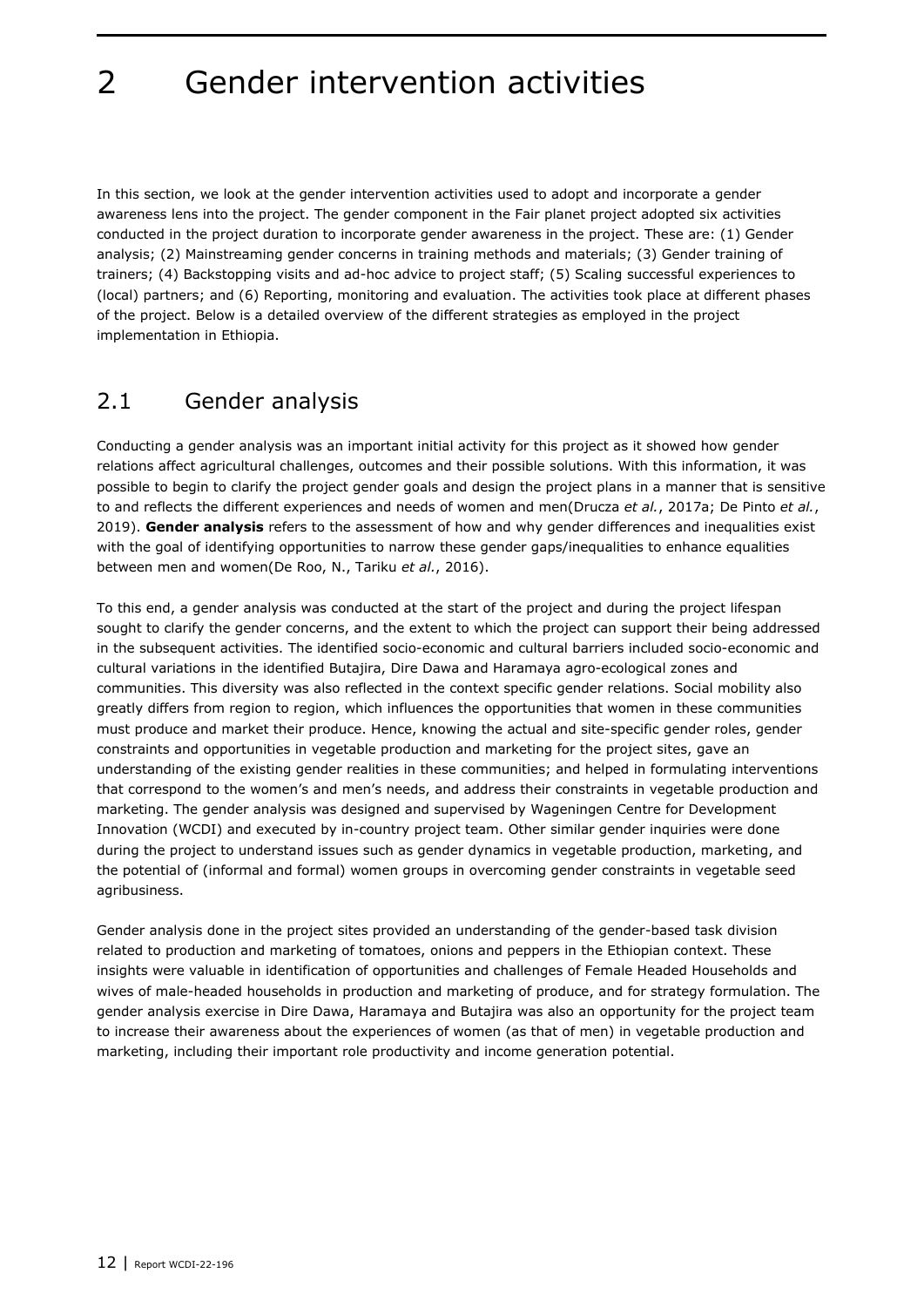### <span id="page-14-0"></span>2.2 Mainstreaming gender concerns in training methods and materials

Gender Mainstreaming is a globally recognized strategy for promoting gender equality an equity. Mainstreaming is not an end in itself but a means to ensuring that gender perspectives and attention to the goal of gender equality are central to development intervention activities such as policy development, research, advocacy, capacity development, resource allocation, planning, implementation and monitoring of programmes and projects (Venkatramanan *et al.*, 2020). Mainstreaming can be defined as reorganizing, improving, developing and evaluating agricultural intervention processes to incorporate a gender perspective in all interventions, at all levels and at all stages. Gender mainstreaming is both a political and technical process. In gender mainstreaming strategy, focusing only on women is not going to resolve the larger issues of gender inequality; rather, there is need for engagement with broader processes and stakeholders of change, particularly at the level of policies, formal and informal institutions, and cultural institutions that govern the behaviour of men and women (Barik, 2021).

In this project, based on the findings of the initial gender analysis of the Ethiopian context, specific recommendations were subsequently provided to incorporate gender awareness into the project intervention such as the capacity development, identifying gender aware methods and ensuring that intervention materials and activities such as organising field days and demo-plots set up are gender sensitive. This meant promoting activities that allowed women to participate meaningfully, benefit from project activities and receive tools that support their empowerment. This included equipping their community and relevant stakeholders with tools that incorporate them in ensuring the interventions are gender sensitive and can sustainably be adopted by women and their communities. This also meant that produce marketing strategies for female headed households were different for marketing strategies for male headed households. These interventions were based on the insights from the research conducted and the response to other project activities; and in close collaboration with the capacity building staff. An important element of gender mainstreaming capacity building was for the project implementing team to be equipped, to continuously implement the gender mainstreaming activities and approaches in their project work.

A gender awareness raising workshop was carried out to equip the project staff and project partners involved in the project implementation process. This gave the project staff a unified understanding of what gender mainstreaming entailed in the project, while providing a forum for their input on possibilities, options, limitations and boundaries that the gender strategy needed to consider. Their contextual input was useful in developing a strategy for the increased participation and benefits for women in the project. Some of the strategies identified for intervention included gender aware training methods, extension support, and potential women friendly marketing strategies.

Lastly, gender inclusion material was developed to give new volunteers and project partners background information on gender & agriculture in Ethiopia and an overview of the gender approach used in the project. This included practical tips and tricks to ensure attention to gender is prioritised. The material included "facilitated discussion" guidelines on how to incorporate and support a gender sensitive approach when working in Ethiopia. Training sessions were proposed to be organised in a time and location appropriate for women so that women participation in capacity building activities can be increased.

### <span id="page-14-1"></span>2.3 Gender training of trainers

The overall purpose of the gender training of trainers in the project was to enhance gender-aware planning and implementation skills of project team and stakeholders, so that they can be equipped to effectively play their part in implementing gender-sensitive development initiatives, as well as mainstreaming gender in order to achieve the intended productivity outcomes(AWARD *et al.*, 2020). Training of the staff and volunteers in the project was key for capacity building. The goal was to enhance the conceptual understanding of gender in the context of rural development, agriculture and agri-business in Ethiopia. In addition, the trainings provided an opportunity for the staff and other stakeholders such as the extension workers, to understand gender specific barriers and be equipped with appropriate strategies to increase the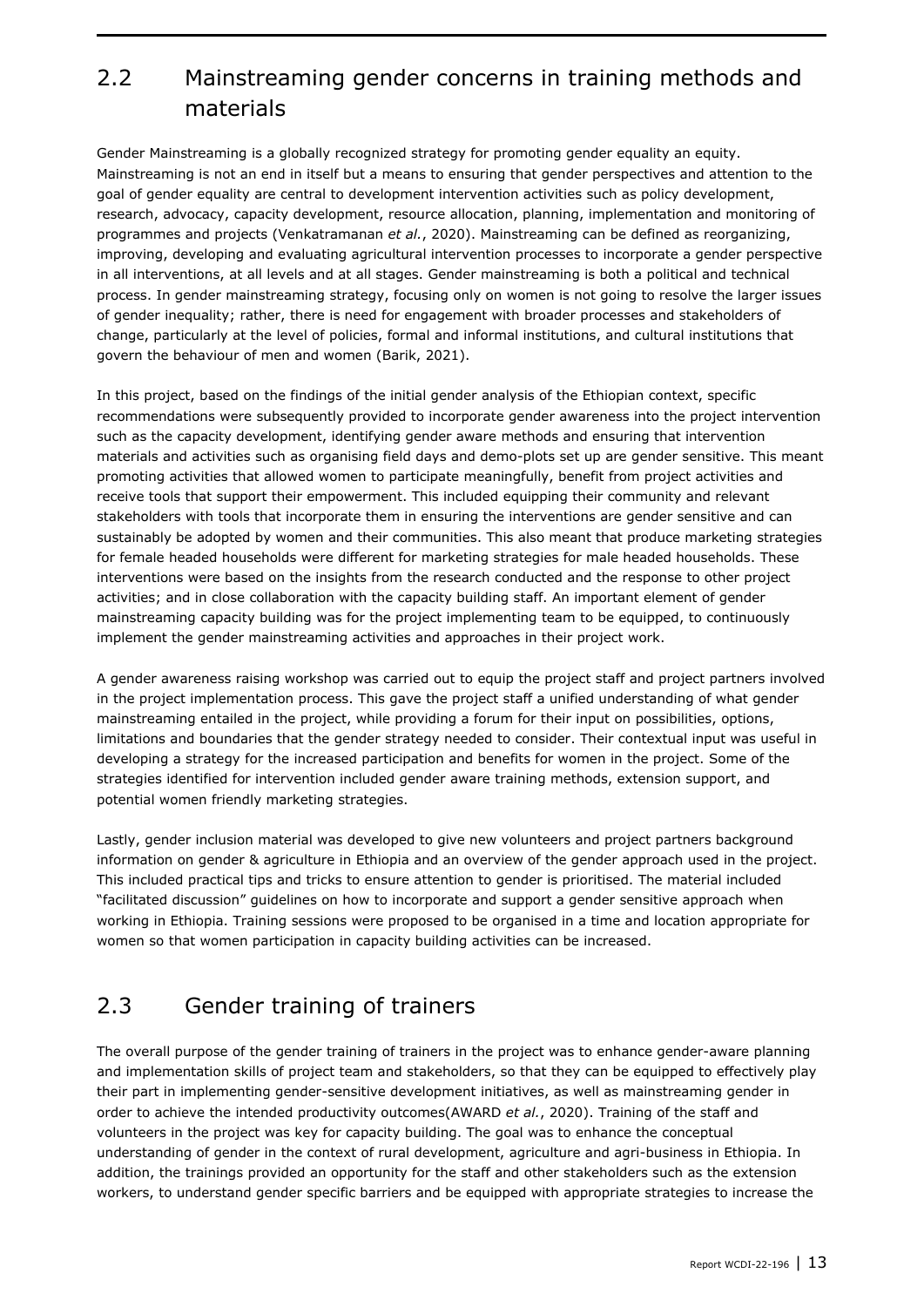meaningful participation of women in project activities such as trainings, and for intervention adjustments needed in the project activities. Equipping project staff with strategies and tools to understand and better deal with gender concerns in their daily activities provided an opportunity for women to thrive as they participate in the project activities. Capacity development in the form of training supported the team to conduct gender value chain analysis; household activity analysis; gender disaggregated data collection and monitoring. As the need arose, follow-up tools, material and training were developed to tackle upcoming challenges faced by project staff in relation to gender mainstreaming.

A training on gender equality in the agricultural sector in Ethiopia was held for stakeholders at the project locations to shed light on the gender gaps in the agricultural sector in Ethiopia and the importance of incorporating gender sensitive approaches for the success of the development projects. It was an opportunity to include women during trainings and field days, and to encourage the project team and stakeholders to intentionally reach and include women by identifying barriers that exclude them from capacity building opportunities.

### <span id="page-15-0"></span>2.4 Backstopping visits and ad-hoc advice to project staff

To support and promote quality implementation of the gender activities in the field, backstopping visits to each project site were carried out to provide contextual understanding, discuss challenges faced and provide hands-on advice based on existing and emerging gender related needs, strategies, interventions and questions. The visits were adaptive and aligned with other project activities; and served to reinforce and support the gender mainstreaming process by providing contextual reference to the gender advisory team. Joining the staff in the field proved effective for continuous project evaluation, deliberating on field realities around the gender barriers and strategies, and their implications on effective and contextually relevant strategies that increase meaningful participation of women. This was through strategies such as deliberations on the possibilities of improved collaboration between Agricultural Extension and Health Extension workers; differentiation of needs and activities for Female Headed Households (FHH), wives in Male Headed Households (MHH), and Women Groups (WG); targeting women in agricultural intervention work; assessing whether women can benefit from participating in the project; and, partnering with other organisations to address gender transformative issues that could not be addressed by this project.

These backstopping visits were planned in close collaboration with the capacity building staff during the project. Some of the issues raised were addressed through capacity building and discussion workshops for staff of the various project sites. This was supplemented by hands-on advice provided on need basis by email or online calls throughout the project implementation phase. To increase efficiency (time and costs), as much as possible trips were combined with already planned project activities in Ethiopia. Changes in project staffing during the project lifespan also meant that these visits focused on acquainting the new staff with gender aspects of the project work.

In Butajira, visits to the field sites entailed discussions regarding the gender analysis process in the field. Based on the discussions and field-testing, the data collection tools were developed and revised to incorporate the feedback from the data collection team. In addition, it was concluded that the gender analysis data from the respective respondents needed to be captured as qualitative data in order to understand the reasons "why" the existing gender related challenges were experienced and what would be realistic solutions for respondents in this context. It was also important to identify how gender concerns were considered in activity planning, implementation and evaluation. Input from the female DAs was particularly important in identifying the possible entry-points for working with women in Butajira considering their cultural realities and roles.

In Dire Dawa and Haramaya, gender concerns were considered in planning, implementation and evaluation of activities. Discussions on existing gender bottlenecks and possible intervention strategies involved both male and female farmers; male involvement was key for the community awareness and support in identifying and addressing gender related challenges. Community stakeholders such as female DAs, University of Haramaya (Research and Extension department), Bureau of Agriculture Mining, Water and Energy (Planning Head, Gender focal person), Bureau of Women's and Children Affairs participated in the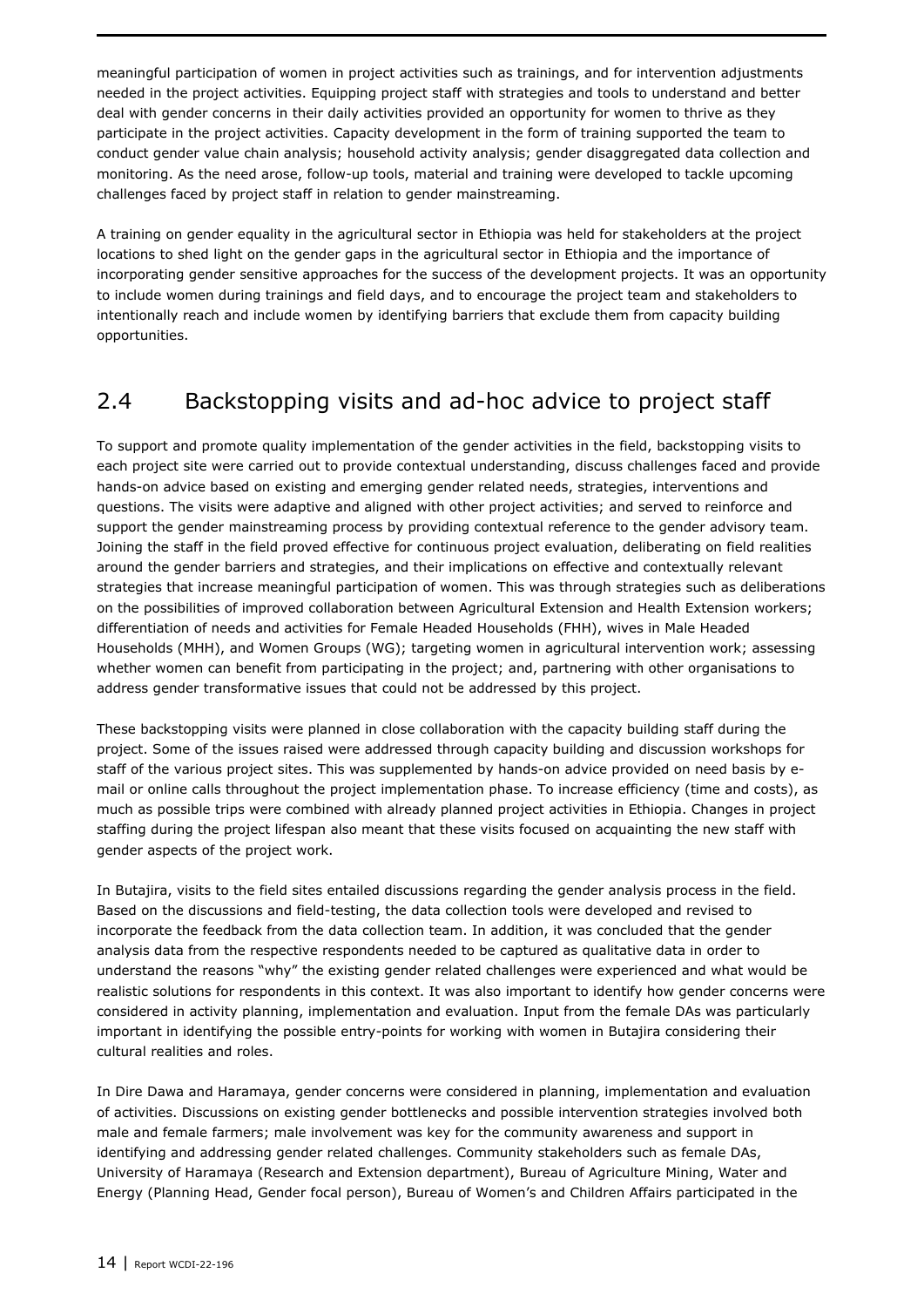identification of possible entry points in working with women at project and site level. The field visits included visits to demonstration sites where improved farming practices were carried out as part of the hands -on project learning; here recommendations for gender mainstreaming in the different activities was also discussed.

These support visits were also an opportunity to reinforce the project need for sex disaggregated data, gender aware logistics planning and gender reporting of the different initiatives. This included discussions on strategies for deliberately involving women in trainings together with the men.

### <span id="page-16-0"></span>2.5 Scaling successful experiences to (local) partners

Scaling up refers to taking successful projects, programs, or policies and expanding, adapting, and sustaining them in different ways over time for greater development impact. A decision to scale up an intervention requires a reflection on its optimal size (national, provincial, or only local level?), diseconomies of scale, quality/scale trade-offs, and institutional/organizational constraints might limit the scaling-up possibilities(Hartmann *et al.*, 2007; Jenkins *et al.*, 2010; Development initiatives, 2020).

As the gender interventions were implemented in this project, the staff and local partners such as the extension workers and other partnering organizations were encouraged to share lessons learned with other relevant stakeholders such as extension workers and DAs in the same context. The goal of this was to support other communities to understand and overcome existing gender related challenges that sabotage productivity and income generation. As a result, meetings with Extension and Women's Affairs Office (and the Food Security/Gender Desk) at woreda level were organised in all sites to discuss the issue of how to increase women's participation in field days, trainings, and targeting women as beneficiaries of the Fair Planet on-farm trainings. Working with the Women's Affairs office at woreda level, and the Gender Focal Person at the Food Security Desk at woreda level, was also identified as important to find women who could be future project beneficiaries.

Project training sessions on agronomy needed to incorporate content that women explicitly asked for, such as financial literacy, marketing, business management, accessing credit by linking to local organisations and stakeholders with expertise in these areas. The project strategy incorporated existing women's groups as a significant entry point for supporting sustained access to vegetable seeds. Unfortunately, due the covid 19 pandemic, some of the final scaling up activities could not be implemented due to travel and movement restrictions that were experienced during the pandemic. Even though these challenges hindered the field activities geared towards dissemination of the project insights, conclusions and recommendations in the final two year of project implementation, specific lessons and their possible applications in development projects are captured in chapters three and four of this report. Based on the project experiences, important insights and recommendations towards the scaling up process have been made to Fair Planet, partners and other development partners. This includes lessons learned in gender mainstreaming in partnership with local stakeholders (See recommendations in Chapter 4 of this report). This can be used in relevant local, regional and national meetings and knowledge platforms, as well as be shared with other relevant stakeholders to support scaling of the successful approaches to other similar areas.

### <span id="page-16-1"></span>2.6 Reporting, monitoring and evaluation

Gender intervention monitoring and evaluation was a continuing activity in the project lifespan that aimed to provide an ongoing indication of progress towards the achievement of gender awareness in the project(Johnson *et al.*, 2018). Regular reporting of the gender intervention activities and their contribution to the overall gender awareness outcome provided essential information used as a basis for gender programming decision-making(Johnson *et al.*, 2018; Ruel *et al.*, 2018). The gender reports captured the activities carried out and their relevance and contribution to project outcomes. From the project onset, the gender barriers, the corresponding intervention approaches, and their effect on the women participating in project interventions activities were monitored and captured in the annual reports. Particularly, with a focus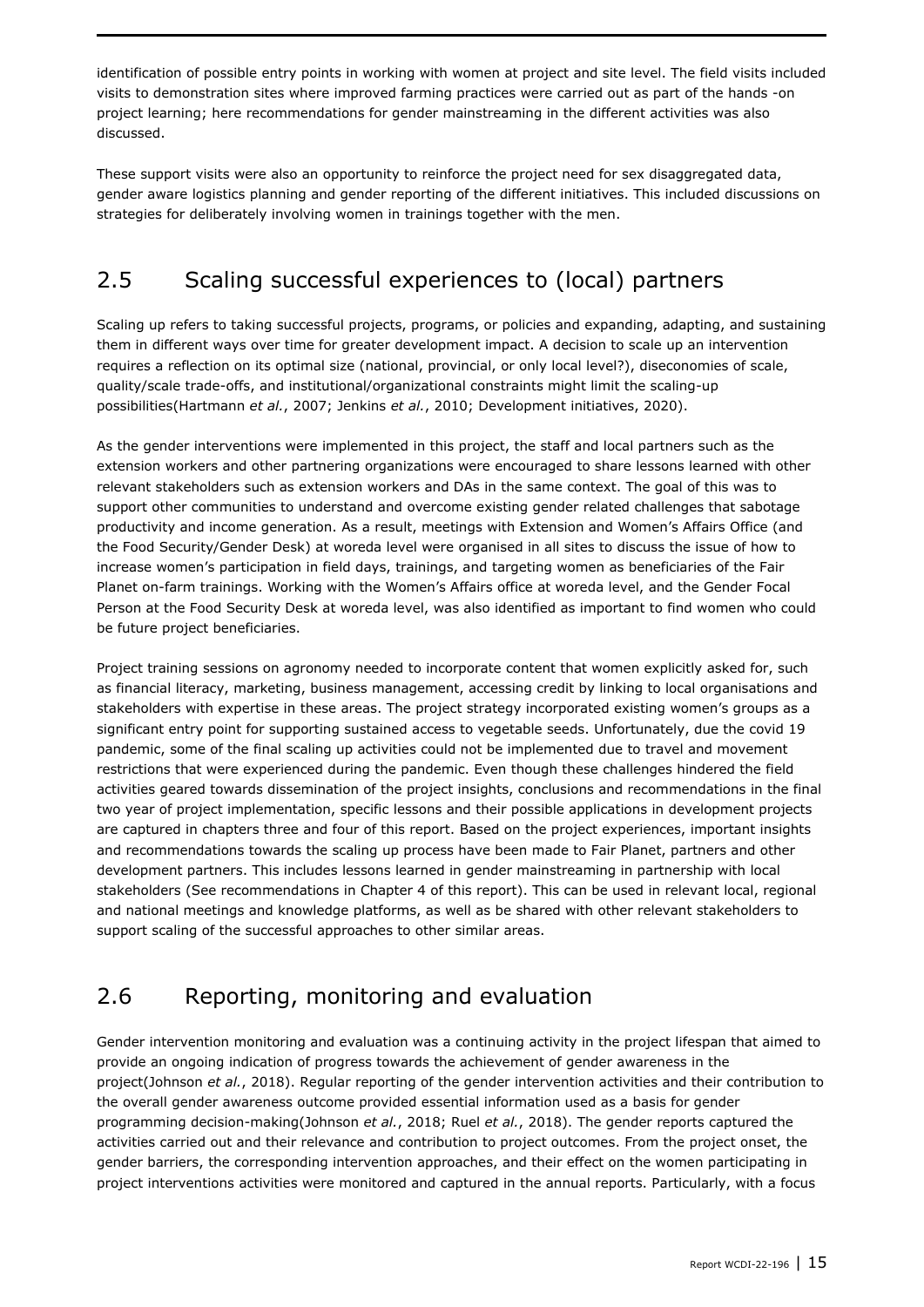on how these activities benefit, and empower women (and men) by promoting activities that allow them to participate meaningfully. Develop a monitoring and evaluation system to identify the leverage points for increasing women's participation, direct benefits and empowering tools was necessary. It was also important to monitor how project activities were carried out with gender sensitivity by tracking qualitative measures such as adjustments in training times and locations that were key in bringing about sustainable participation by women in the gender intervention activities. Efforts to increase overall women participation as direct beneficiaries by the end of the project were identified, monitored and reported on over the project lifespan. A project End-line survey was carried out to assess the improvement in the equitable participation of women in farming and implementation of improved farming practices for women. This survey examined the cultural norms and their gender implications in the household, farming and income generation for women.

In executing the gender intervention activities, the project staff was involved in the gender analysis, adapting the training material and methods to include contextual gender aspects, collecting data for the gender aspects of M&E, and to contributing to the reports. Gender specific indicators such as participation, voice and empowerment of women and other stakeholders were identified and used for project monitoring and evaluation to assess progress on gender mainstreaming. Based on these indicators and collected data, detailed annual plans and reports were made on progress, challenges and achievements with respect to these activities. Chapter 3 of this report captures the progress, challenges and insights from the project regarding gender.

In conclusion, these gender intervention project activities supported the project in understanding the actual site-specific gender roles, constraints and opportunities in vegetable production and marketing for women; and identifying and executing interventions that promote gender sensitive intervention in the project areas. In the next section of this report (Chapter 3) we focus on the highlights of understanding these gender realities in their agribusiness experience and seek to draw conclusions on what this means for overall productivity and marketing for income generation.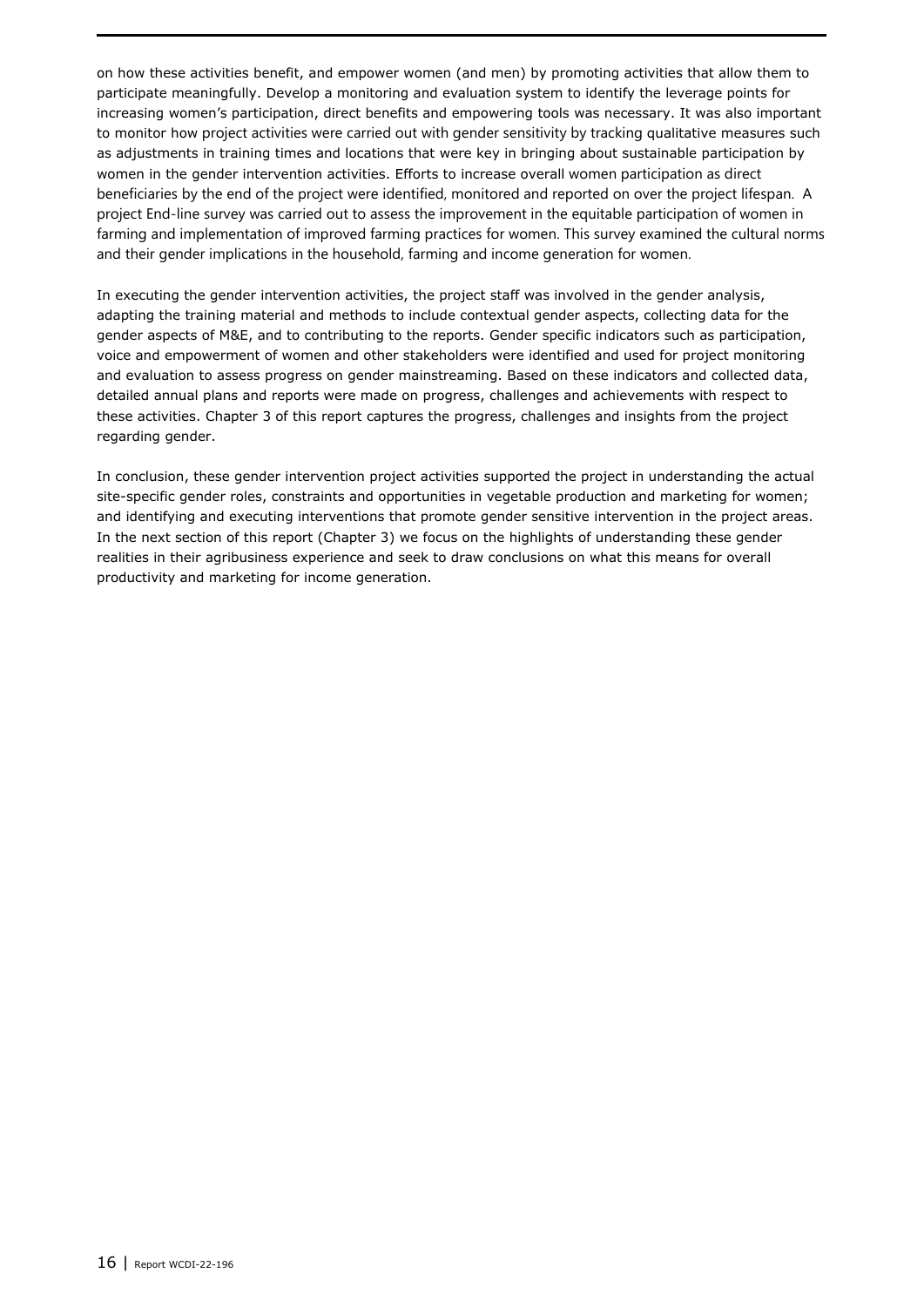<span id="page-18-0"></span>3 Insights on participation of female smallholder farmers in implementing improved agricultural practices

The gender intervention activities in chapter two were geared towards understanding and addressing the socioeconomic and cultural systems that reinforce differentiated needs and challenges of male and female smallholder farmers. This was evidenced by their limited access to high quality seeds, and other production and agribusiness inputs that was affecting their productivity and income levels. Improving effective and equitable participation of women smallholder farmers in agricultural practices was one of the targets of this project, with the ultimate objective of attaining food security for farmers' families through increased participation and benefits for smallholder (female) farmers. These capacity building and access enhancing activities aimed to provide men and women with access to affordable high-quality seeds, and a subsequent increase in agricultural productivity. The process of conducting project activities with a gender sensitive lens revealed the following insights on gender aware project implementation.

**Lack of a gender mainstreaming strategy is an important deficit that curtails optimisation of agricultural intervention** for two reasons. First and foremost, tackling gender discrimination in agricultural practice demands the creation and implementation of measures that tackle head on the situation-specific institutional arrangements that systemically discriminate against women. Such arrangements, such as unequal access to land, machinery and sources of information, act to weaken the performance of women farmers and demonstrably damage the national performance of those countries where female participation in agriculture is high. Secondly, when gender mainstreaming is not a priority for an intervention programme, it was not possible to intentionally identify and involve women in agricultural production and productivity programmes for better agricultural outcomes (Sida, 2010).

**Women's participation in training activities can be encouraged and supported through gender sensitive project design**. Women participants in training initiatives was limited at the start of the project even though both women and men were equally involved in many of the farming and post-harvesting activities related to vegetables; with more women engaged in the actual vegetable production. Agriculture Experts and DAs from all regions testify that the participation of women in improved agriculture practices or farming according to projects such as Fair Planet is very limited.

Women participation in training activities was low due to 1) women not being invited to meetings because they are not household heads; 2) women are unable to join trainings due to inappropriate selection of days, times and locations that conflict with their other household and care responsibilities; 3) cultural limitations that inhibit women movement from the household. While a gender blind intervention approach will fail to take these three factors into account; a gender sensitive approach in this case meant that interventions needed to address these three constraints as a starting point to promoting increased participation by women(Quisembing *et al.*, 2014). Recognition of the differentiated challenges that hinder the meaningful participation of women is key. Intentional targeting of women for subsequent trainings meant that 32% of the interviewed women participated in a training offered by the project, while a little over half of the interviewed women participated in a capacity building field day; a significant improvement from the 3% participation recorded on the first year of the program.

**Negative perceptions on gender intervention by the community can be a risk factor for project uptake.** An initial concern was the misconception in the project implementation context that gender aware interventions are "anti-men". This is due to a perception that women are the only ones who will benefit from a more equal society or that gender related interventions would be disadvantageous for men. From the project inception and design, it was important to elaborate that gender approaches are about making sure men and women can benefit from projects such as Fair Planet that seek to support the productivity of their agribusiness efforts. Without this clarification, it would have been challenging to do the actual project implementation work. This clarification was important at the project start and required time investment for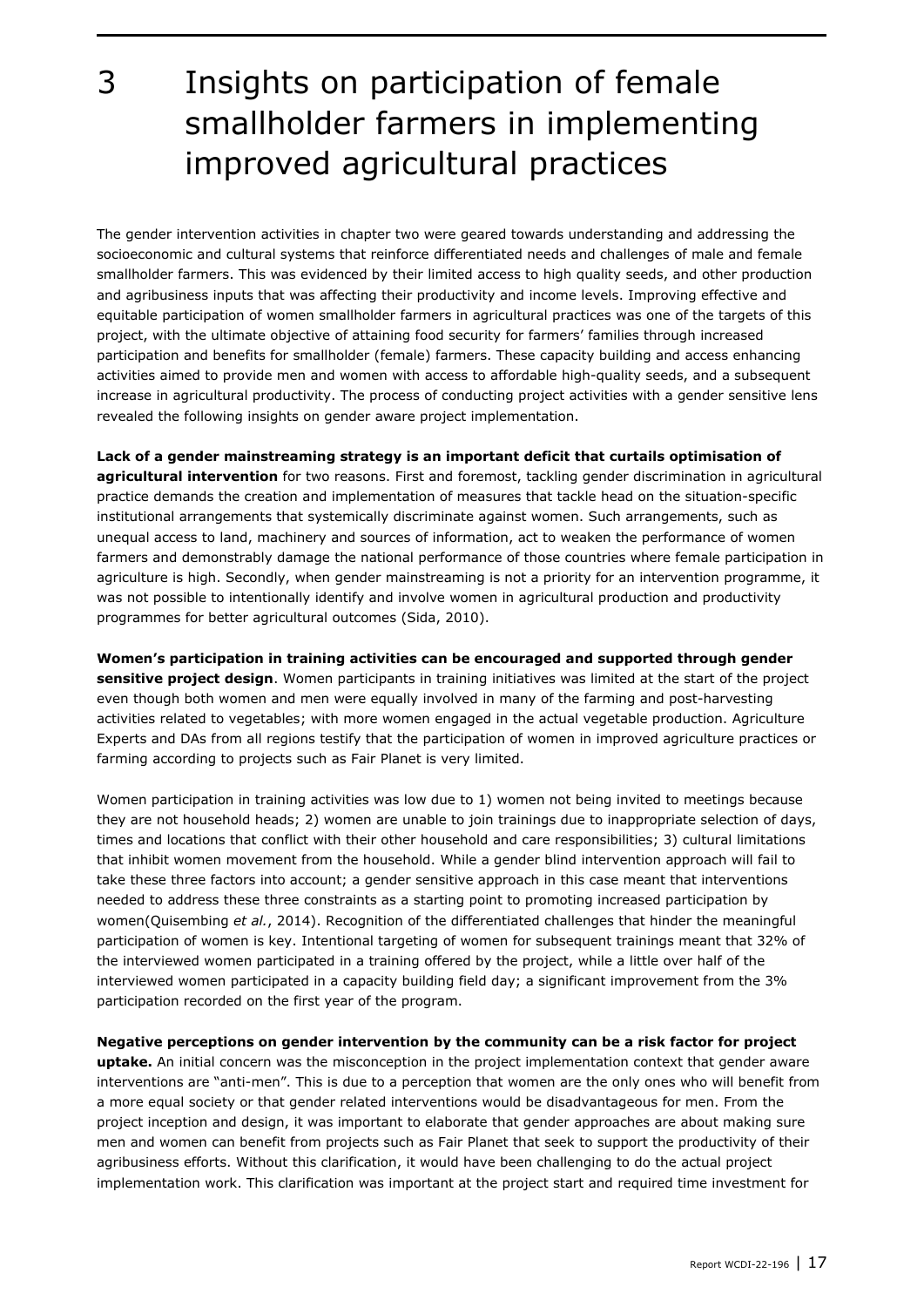the project volunteers and community to reflect on the gender aware approach in relation to community culture and social relations. There was need for specific gender focal point persons to continually support the gender goals in the project process. Platforms for reflection on gender gaps and how to address them were necessary. Reflecting on the existing position of women and men in food production, processing and marketing allowed participants and community members to analyze how the households can improve women's ability to strengthen food production and household income. For the project to succeed and do no harm to women's situation in this case, it was important to consider the implications of the gender strategy. The goal of these gender reflections was to create a common understanding that tackling the barriers that hold back agricultural production and productivity of smallholder female farmers could both enhance gender equality and broader economic growth from the increased productivity.

Similarly, the project staff and volunteers needed to be aware of the gender situation in Ethiopia and be prepared with hands-on tools and advice on how to contribute to continuous dialogue and reflection towards positive change. Increasing the capacity of the project staff to deal with gender issues in their daily job, as well as mainstreaming gender concerns in the training methods and materials used in the project was key in supporting the community to understand what gender interventions mean.

**The End-line survey found an improvement in women's decision-making in the household. However, there was no observable improvement in the equitable participation of women in farming and implementation of improved farming practices among women.** The survey revealed that elements of women's decision-making power in the household seem to have improved compared to the baseline survey. These elements include decisions around food consumption and home improvement, but no major improvement was seen in their ability to participate in decisions related to farming or agribusiness income. The project End-line survey did not find an improvement in the equitable participation of women in farming or implementation of improved farming practices for women. This is inherently because cultural norms and their ensuing gender expectations and role act as constraints to such advancement. Local norms and culture act as major barriers to women participation. Being a gender aware project. It did not fully address local gender roles and limitations and their underlying persuasions in the project duration. This project's gender mainstreaming process was to promote a deliberative space where a wide variety of actors, men and women, households and local government and non- governmental organisations can assess and address local gender inequality patterns in agricultural processes that affect overall production. Disruptions due the pandemic and political upheaval affected a great part of the implementation and affecting the momentum generated towards gender awareness. This raises the question of effective gender awareness strategies in contexts where development initiatives are embedded in largely unchallenged cultural systems that can be generally inflexible or unwilling to improve gender equality in their contexts. For the proposed solutions to continuously challenge gender inhibiting social structures, there is need for long term gender transformative, multi-faceted and continuous awareness creation in local fora such as media and education programmes, and effective capacity building and leadership approaches that can effectively shift gender norms.

**Heavy agricultural and household workload for women, and limited access to production inputs and agricultural support systems was a major challenge at various intervention stages**. Culturally, there was and still is a widespread acceptance of women's gender roles that have them working for longer hours combining farm work and household work. These limitations that women face have an overall negative effect on food production and marketing outcomes. In order to attain the project goal of increased productivity, addressing the reality of women's resource and participation limitations are key. Women identified a need for time management so that they can combine vegetable production with managing their other household responsibilities. A combined strategy for time management tools while addressing the access limitations presented by their gender roles was needed in this project. Due to the limited space for changing the project scope, it was not possible to include gender responsive strategies such as introducing labour saving technologies and intra-household approaches. Multi-sided capacity building workshops and dialogues incorporating the women, men, their households and other relevant stakeholders was used to brainstorm on possible adjustments that needed to be made to ease women's labour burden. Cultural limitations on access to instruments of production such as capital and land, as well as inhibitions on movement that affected women's ability to attend farmer training sessions added another layer of barriers for women. Examining the project agricultural interventions while considering contextual cultural gender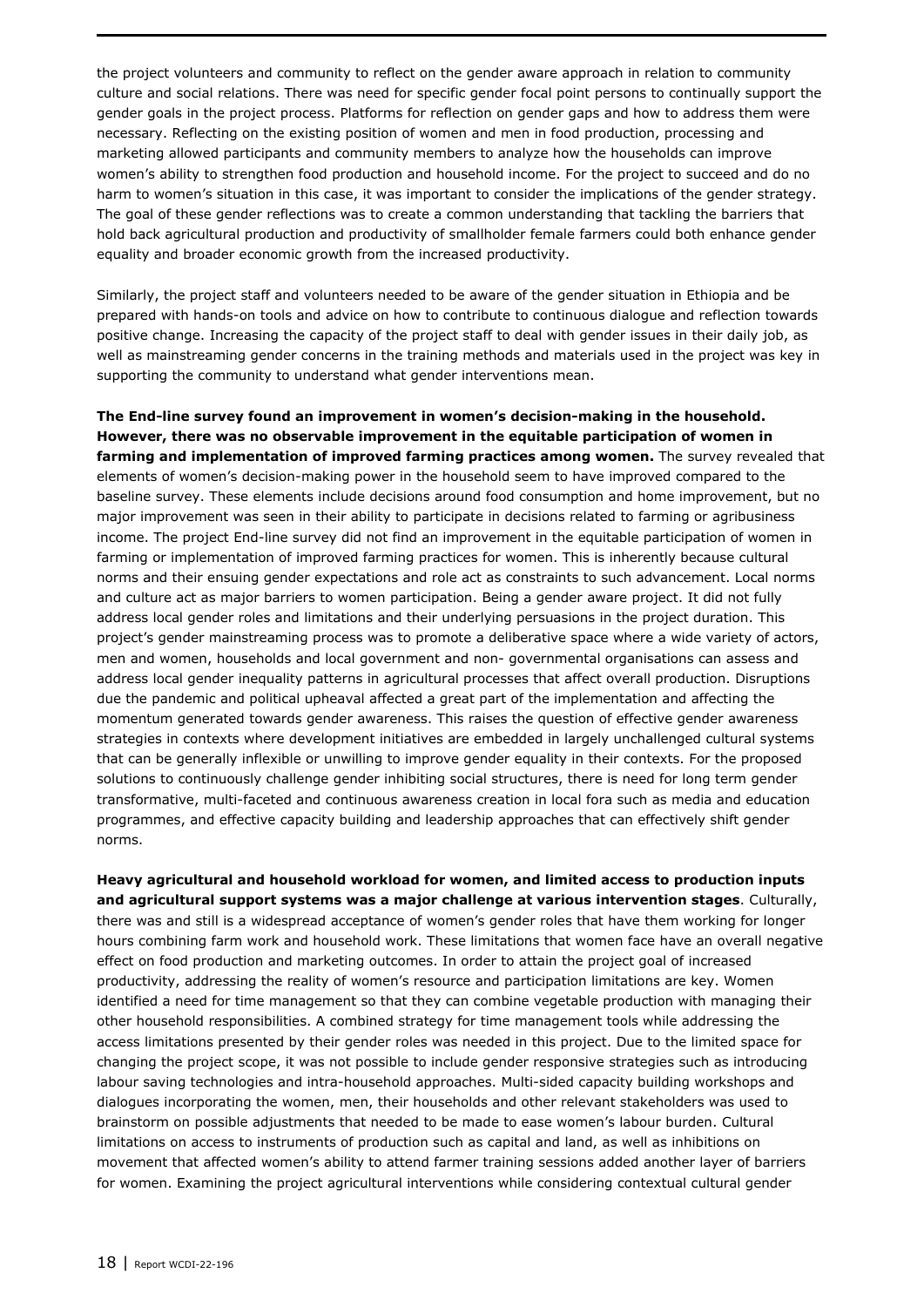dynamics helped to identify linkages with these existing opportunities for providing gender awareness support in already existing platforms (formal and informal) to make visible the nature of task division in the household, and its effects on agricultural initiatives.

**Aggregation through women's groups encourages participation of women, access to capacity development, and increases their ability to access capital.** Local women's groups are culturally acceptable ways for women to regularly meet and to organize themselves formally and informally for different agendas. These women groups are a natural avenue for women to have direct contact with existing stakeholders and institutions such as governance institutions to access different capacity development options and inputs such as capital or affordable quality seeds. For the project, the women were able to access and see the productivity potential of good quality seeds, for long term access, alternative mechanisms such as aggregation of women may be used to enable their access to vegetable seed through economies of scale.

**Extension support goes beyond provision of technical services and takes place in complex environments structured by gender relations and affects the effectiveness of extension support**. Conceptualizing extension as a technical, value-free activity is seriously mistaken. When extension services work with the whole household, rather than with individuals in that household, the whole farm is strengthened as a productive enterprise. This is because the systemic interdependence of women and men's work is explicitly recognized and strengthened. Given that many community-level capacity building processes are male dominated, women who play a key role in agriculture are often missing in these fora.

Recognizing and alleviating constraints to learning for women (and men), such as cultural inhibitions and lack of time, help women to develop their abilities to support farming activities. Innovative strategies are therefore needed such as gender sensitization of development project and extension staff so that they are equipped not only to understand, but challenge and work around gender inequalities. This includes collection of sex-disaggregated data and contextually relevant arguments for gender mainstreaming. In addition, the ability of the programmes to involve women in marketing chains is generally weak, though most programmes have well-developed marketing components. This can be attributed to a lack of understanding on how to recognize and alleviate the gender-specific constraints facing women attempting to access markets.

In conclusion, enabling women and girls to achieve their full potential is essential for building productive, resilient and sustainable agricultural systems that smallholder farmer contexts need to flourish; this includes promoting access to resources and the right to participate meaningfully. The gender aware approach explores intersections of women (and men) with agricultural productivity outcomes across the value chain.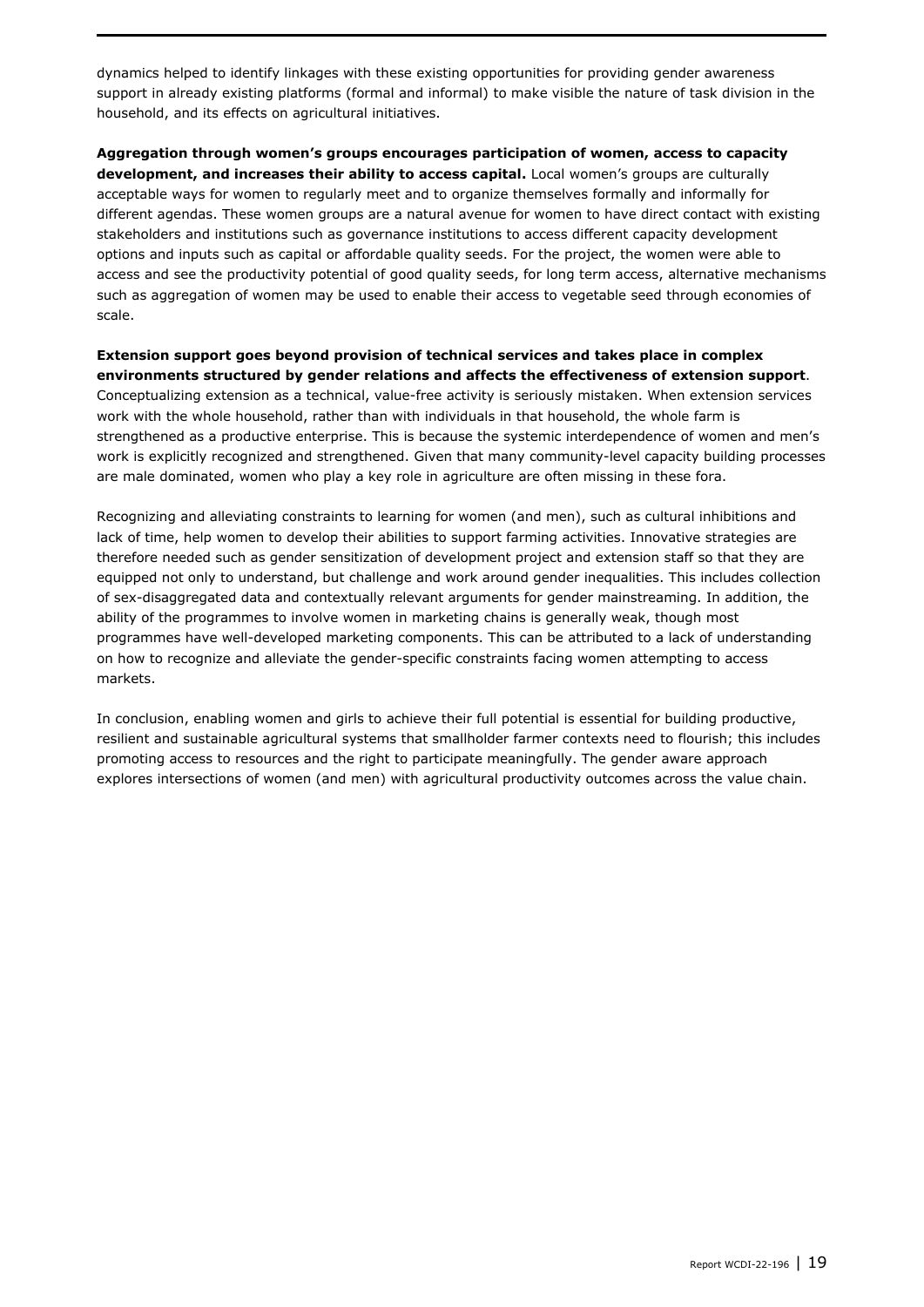## <span id="page-21-0"></span>4 Conclusions and Recommendations

In this project, meaningful and more equitable participation of women smallholder farmers in agricultural practices with the ultimate objective of attaining food security through increased productivity and income entailed an increase in benefits to smallholder (women) farmers through a combination of capacity building and access to affordable high-quality seeds and other inputs. The benefits were to be seen through increased agricultural productivity and increased participation of women farmers as direct beneficiaries of the project capacity building component and conducting project activities with a gender sensitive lens. Even though there was a significant improvement in the access to training by women in the project locations during the project duration, in Ethiopia as a whole, women participation in agribusiness capacity development is still limited. Identifying and addressing the gender differentiated barriers to their meaningful participation is key to increasing their access to capacity development opportunities and tool that enhance their agricultural productivity. This section highlights the conclusions from the projects gender awareness initiative, and proposed recommendations for agribusiness intervention programs to consider from this.

#### <span id="page-21-1"></span>4.1 Conclusions

- Lack of a gender mainstreaming in agricultural development strategies curtails optimisation of agricultural intervention due to the lack of measures that tackle head on the situation-specific institutional arrangements that systemically discriminate against women and weaken the performance of women farmers particularly in contexts where female participation in agriculture is high; subsequently it is also not possible to intentionally identify and involve women in agricultural production and productivity programmes for better agricultural outcomes.
- Agribusiness capacity building initiatives that do not recognize the differentiated ability to participate by men and women run the risk of perpetual low female farmer participation; and women continue to miss out on capacity building initiatives and the subsequent increased productivity benefits. Men and women have different agribusiness experiences in vegetable production and marketing hence intervention strategies cannot assume that one of the two would know best for both in household ran farms.
- Intervention initiatives should consider the time dynamics and constraints that women face due to cultural gender roles in order to design strategies that are realistic for women to participate and benefit from. For example, farmer trainings and seminars should be organised in a time and location appropriate for women so that they can join. (The best way to find out what is convenient, is to ask women themselves).
- Despite the shared goals of increased income, increased food and nutrition security, the scope of agricultural development initiatives is often not fully aligned with women and community priority needs. For instance, in this project respondents needed additional capacity building in business, marketing and financial literacy. Anticipating and taking stock of these fundamental needs is key in identifying relevant stakeholders to support gaps between contextual capacity building needs and project scope.
- Local and national government partners are a valuable resource for project implementation work. Gender awareness creation among government officials, who do not use gender sensitive approaches, is crucial to highlight the importance of targeting and supporting women.
- Access to seeds, farm inputs, reliable irrigation and labour is vital for vegetable production yet women, especially in FHHs struggle to access labour and irrigation resources for their farms. Meaningful project participation, and benefits takes this into account as interventions are designed to increase also women's productivity. Women's focused access to seeds and other inputs within the household farms need to be promoted, to empower women to access seeds, grow vegetables, and market the surpluses.
- Gender sensitive agricultural approaches for empowering women smallholder farmers in Ethiopia need to identify and overcome existing gender barriers such as women's excessive workload; and support the women's ability to increase agricultural production in the home gardens and farms to enhance household productivity and income; and access to resources that will allow her to strengthen production , access to agribusiness marketing opportunities (Alkire *et al.*, 2013; Galiè *et al.*, 2019).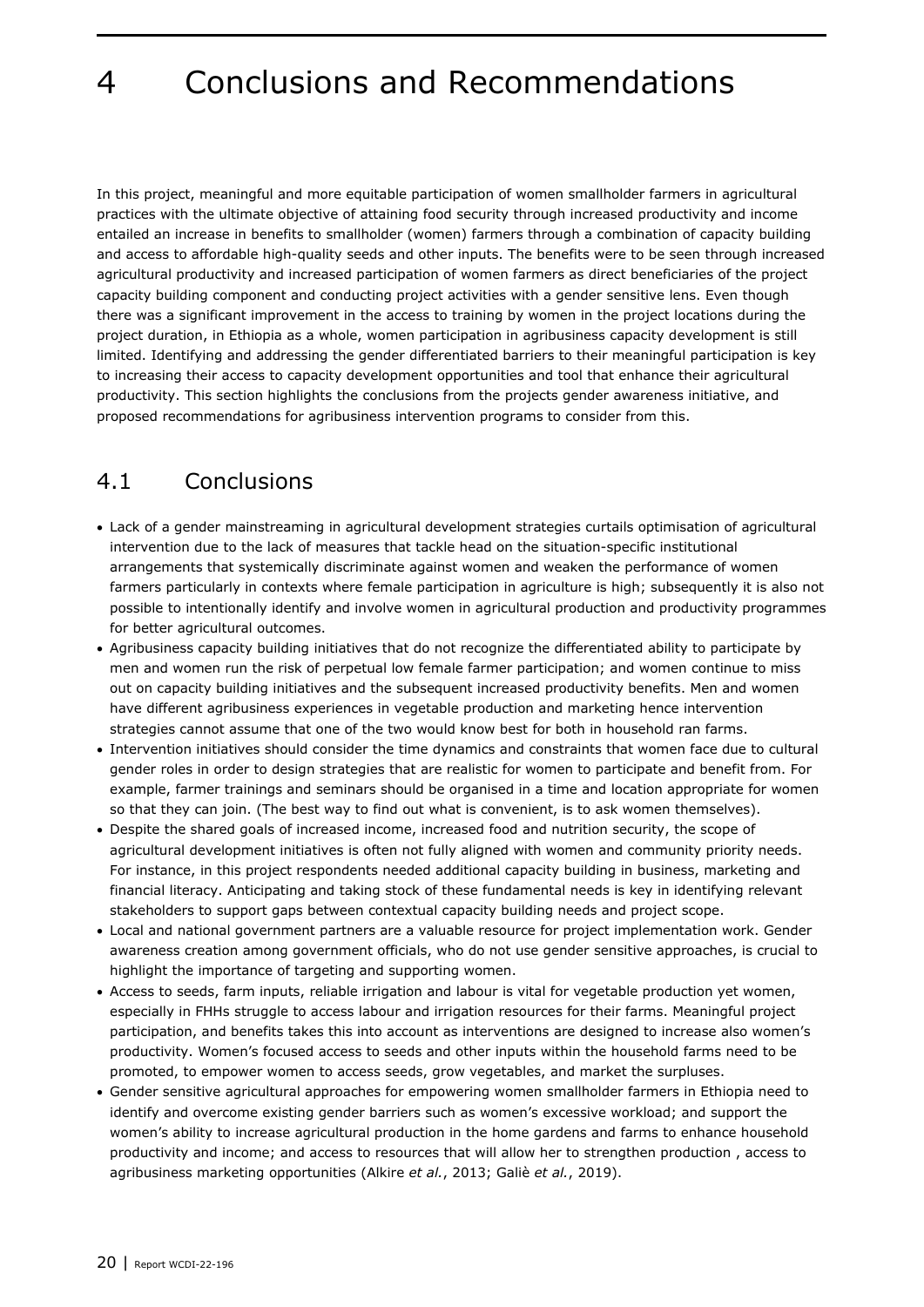- Drucza et al.( 2017b) report that there is frustration among stakeholders in the way gender intervention has been implemented with bare minimum involvement of women that has little or no meaningful impact, hence there is a continuous need for dialogue to identify better ways of mainstreaming gender while reducing the negative perceptions that gender approaches evoke in the community at large. Women participation needs to be meaningful and go beyond mere meeting attendance. Trainings need to be designed in a way that there is meaningful exchange of knowledge that responds to the needs of the farmers. In extension and capacity building sessions, women's opinion, views, needs should be captured, highlighted and inculcated into the intervention programs.
- The End-line survey found that 32% of the interviewed women participated in a training offered by the project, while a little over half of the interviewed women participated in a capacity building field day; a significant improvement from the 3% participation recorded on the first year of the program.
- Lastly, the End-line survey revealed that elements of women's decision-making power in the household seem to have improved compared to the baseline survey, but it did not find a significant change during the period of Fair Planet's intervention on the attitude and practice of women's participation in improved farming in all regions.

<span id="page-22-0"></span>The following are recommendations that can be incorporated into project programming to promote the adoption and implementation of a gender sensitive approach.

### 4.2 Recommendations for future gender programming

Future interventions of Fair Planet need to explore more steps to strengthen the participation of women in farming and use of improved farming practices, to mainstream gender into agricultural intervention initiatives. The following gender-sensitive approaches need to be considered and embedded into future projects' design:

#### **Recommendations for Fair Planet and agricultural development programmes:**

- Identification of existing gender dynamics and barriers needs to be a priority at the start of agricultural intervention initiatives to provide an overview of what challenges needs to be addressed by the proposed solutions. Before development programs are curated, there is a need for understanding also the needs of women and best solutions for the context.
- The understanding that "gender transformative approaches are key in enhancing overall productivity" needs to be understood not only by women, but by men and all other stakeholders involved in designing and implementing development initiatives. This means that gender related initiatives need to go beyond targeting women only and seek to incorporate the whole community for more sustainable outcomes.
- Linkages with local authorities that have already established gender programs is key for pooling together resources with other stakeholders for a common productivity outcome among farmers. The women can be identified through discussions with the Extension Offices of the local Bureaus of Agriculture, who identify the participating farmers. The Extension Offices and Women's Office can help to develop strategies to remove the barriers for women to access labour, irrigation and credit. Systemic gender mainstreaming is key for sustainable adoption of gender inclusive intervention programs. This includes working with local government representatives such as DAs to make them aware about the importance of engaging women as key stakeholders in capacity building forums.
- Equipping intervention workers with professional competence to incorporate and implement gender perspectives in interventions; including guidelines, manuals and management instructions that guide the work of professional staff. In documentation and development of training material, (e.g., pictures in manuals, videos or capturing stories of change for monitoring and evaluation) include the views, images and experiences of both men and women.
- A cultural shift within communities and institution is necessary for comprehensive and sustainable mainstreaming to occur; this includes strengthening of an internal gender-sensitive culture, uncovering unconscious bias, and promotion of gendered diversity and inclusion. An overall institutional culture change is necessary for gender mainstreaming to be realized
- Intentional targeting of women to participate and benefit from intervention initiatives. This includes explicitly inviting women to trainings as well as men. Intentional involvement of women, adjusting training days, times and locations and continuous community and stakeholder dialogue on existing cultural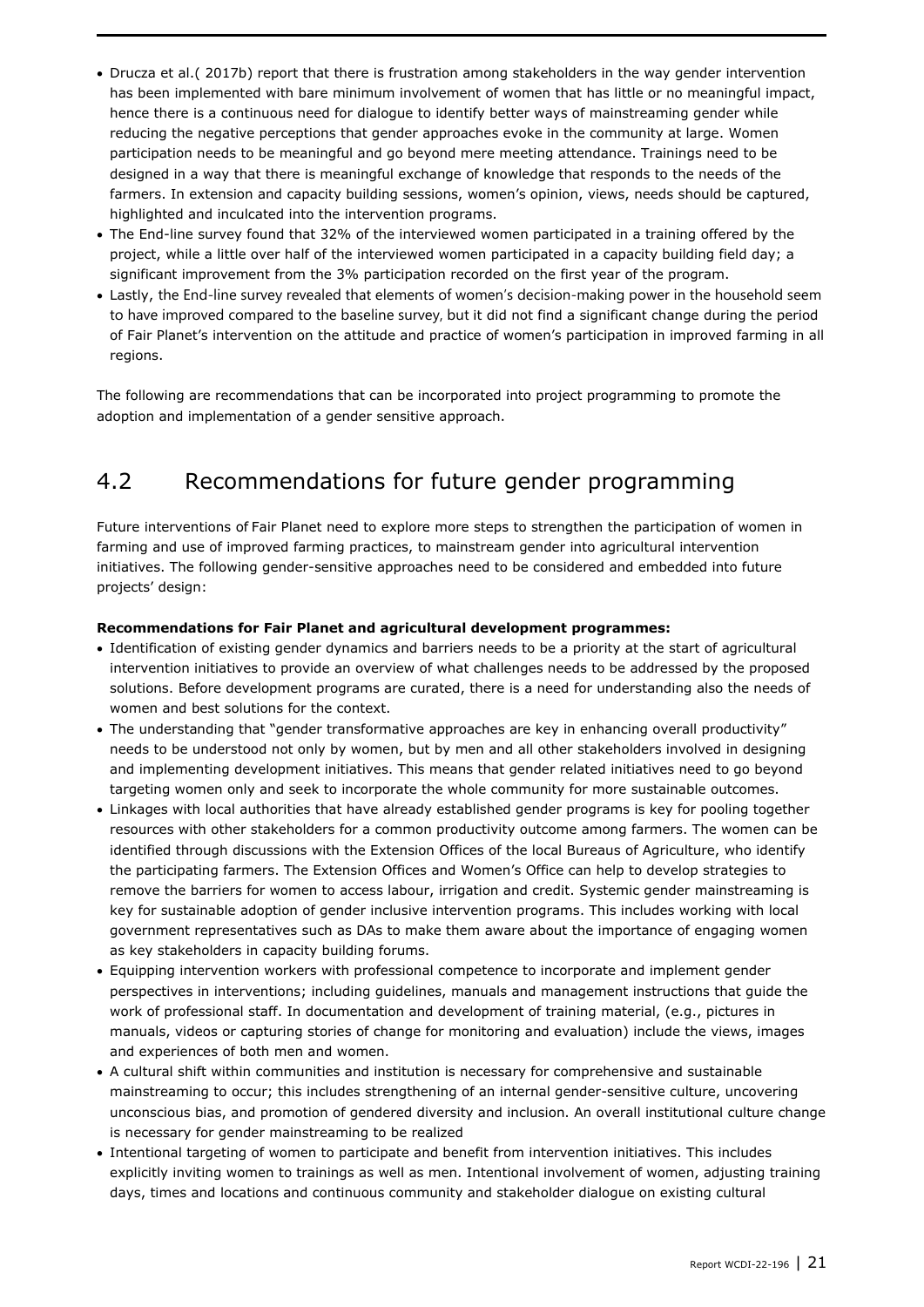limitations is key in addressing these challenges. Active encouragement and intentional "targeting" of women to participate as direct trainees is key. It is important to identify and work with existing governance systems targeting women such as Women's Affairs offices and the Gender Focal Person at the local level (for example at the woreda level) to find women who could be future project beneficiaries.

- Research and data collection needs to have a strong focus on collecting sex disaggregated data that captures the numbers and percentages of males and females' participants in needs assessment, project design, project's intervention such as trainings, seminars, and impact assessment. It is important to keep note of gendered challenges and interventions in order to be better targeted and effective in addressing the needs of the different genders.
- Technical intervention manuals such as crop production or processing guidelines need to include intervention strategies that intentionally seeks to empower both genders with information that responds to their gender specific needs and to promote increased profits and production.
- There is also a need for increased male involvement in gender awareness as it will contribute towards a narrative change in the perception that gender intervention is "a woman's affair". Ultimately, joint access to information and participation is a more significant driver of gender equity than only involving women. Considering the central role that women play in agricultural intervention programs, the project design needs to factor in men in examining cultural barriers that leave women disempowered to make decisions that improve overall agricultural productivity.
- Institutional support for women is a leverage point that women can access through aggregation. Working with women's groups, women's leaders, or female trader groups can allow women to access a vegetable cooperative/association could for facilitate their access to seed and capital.
- As part of the knowledge management strategy, understanding of the reciprocal links between an intervention at one level and an outcome at another needs to be central to the monitoring and evaluation process.

#### **Recommendations for National stakeholders:**

- Intervention programs need to target sociocultural leverage points that ease women's labour burdens and make it realistic for women in smallholder farmer households to participate. The smallholder agricultural sector depends on women's labour within the household. At the local level in Ethiopia, the woreda government can encourage communities and development partners to champion for the reduction of women's labour burden. It is only by reducing the labour burden of women through strategies such as the use of labour-saving technologies for home gardens and farm production that agricultural productivity among women will increase.
- The Gender focal persons and Ethiopia's Gender Policy Team at multi-levels of governance ability to identify and respond to gender related needs in technical programmes should be enhanced; this includes continuous strengthening of institutional understanding of gender in agriculture issues should be.
- At the national level, it is necessary to consolidate the gender experiences of different stakeholders and governance levels, and then to act; Sex-disaggregated data consolidation and statistics on the different agricultural target groups is critical.
- Beyond each program, there is need to develop an iterative knowledge management strategy to handle data and institutionalize learning that can support gender aware policy planning at the national level.

The overall goal of integrating gender sensitive approaches in agriculture is to continuously examine the existing practices in households and communities; identify practices that inhibit agricultural development for men and women; and promote alternative strategies that recognize and address the gender barriers. An integrated intervention for women smallholder farmers recognizes the centrality of gender equity in food production and marketing for overall productivity and income gains. Even though gender sensitive intervention programs can be time consuming and resource intensive due to the focus on sustainable behavioural changes, approaches that empower women are ultimately key in accomplishing long term agricultural productivity outcomes.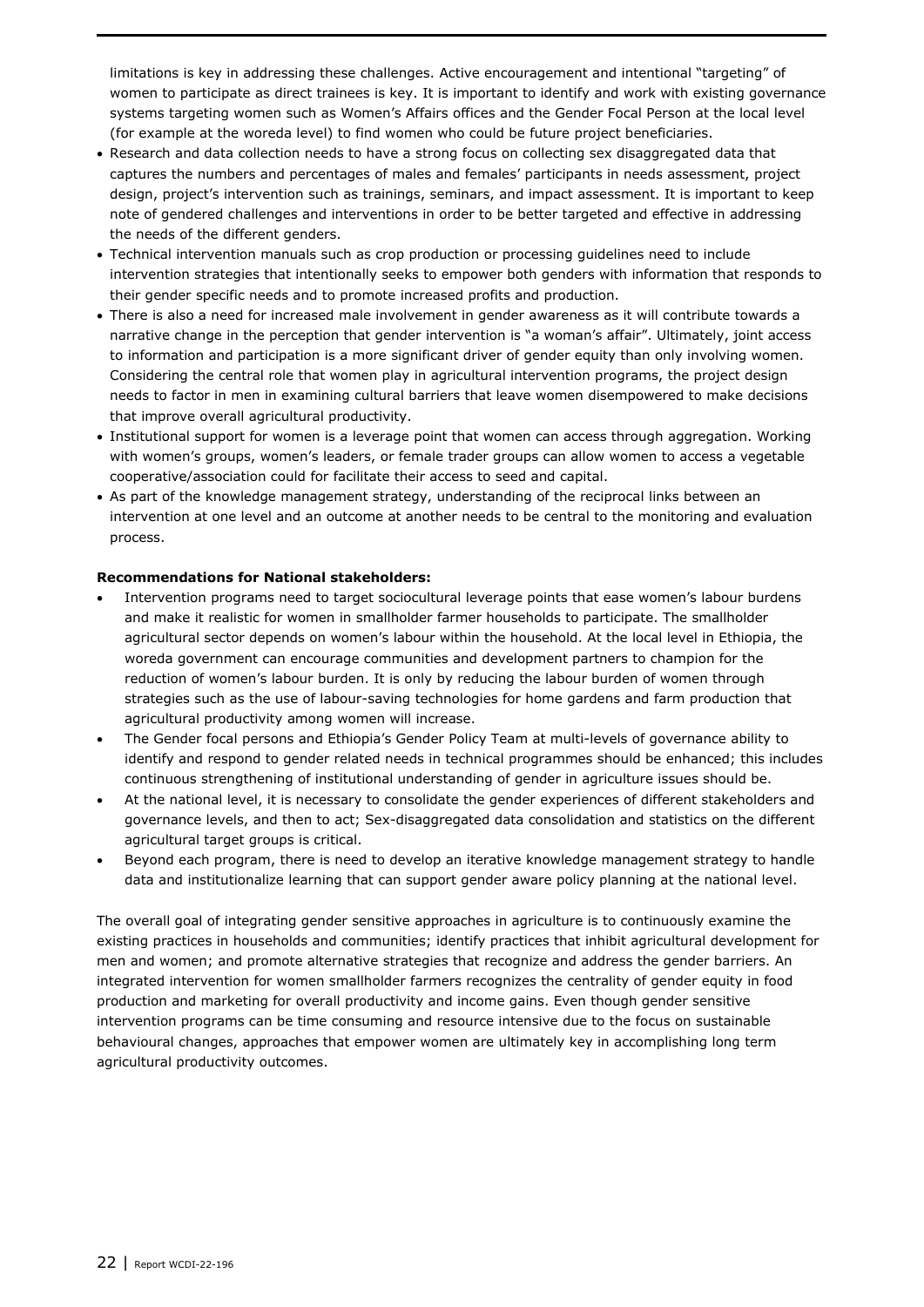### References

- Alkire, S., Meinzen-Dick, R., Peterman, A., Quisumbing, A., Seymour, G. and Vaz, A. (2013) 'The Women's Empowerment in Agriculture Index', *World Development*, 52, pp. 71–91. doi: 10.1016/j.worlddev.2013.06.007.
- AWARD and FARA (2020) *Gender Mainstreaming Guide:Technologies for African Agricultural Transformation (TAAT) Capacity Development & Technology Outreach (CDTO)*. Accra, Ghana: Forum for Agricultural Research in Africa (FARA).
- Bachewe, F. N., Hirvonen, K., Minten, B. and Yimer, F. (2017) 'The rising costs of nutritious foods in Ethiopia', *ESSP research note*, (June), pp. 2005–2008.
- Barik, G. (2021) 'Gender Mainstreaming in the World Bank's Agriculture and Rural Development Projects', *International Journal of Social Science & Interdisciplinary Research*, 10(8), p. 23. Available at: http://www.ejurnal.its.ac.id/index.php/sains\_seni/article/view/10544%0Ahttps://scholar.google.com/sch olar?hl=en&as\_sdt=0%2C5&q=tawuran+antar+pelajar&btnG=%0Ahttps://doi.org/10.1016/j.jfca.2019.1 03237.
- Bekana, D. M. (2020) 'Policies of Gender Equality in Ethiopia: The Transformative Perspective', *International Journal of Public Administration*. Routledge, 43(4), pp. 312–325. doi: 10.1080/01900692.2019.1628060.
- Christiaensen, L. (2017) 'Agriculture in Africa Telling myths from facts: A synthesis', *Food Policy*. The World Bank, 67, pp. 1–11. doi: 10.1016/j.foodpol.2017.02.002.
- CIMMYT (2018) *Harnessing the power of partnerships and innovation. CIMMYT Annual Report 2018*, *CIMMYT*. doi: 10.3934/Math.2019.1.166.
- Development initiatives (2020) *2020 Global Nutrition Report: action on equity to end malnutrition*. Bristol, UK.
- Dinesh, D., Campbell, B. M., Bonilla-Findji, O. and Richards, M. (2017) '10 best bet innovations for adaptation in agriculture: A supplement to the UNFCCC NAP Technical Guidelines. CCAFS Working Paper no. 215. Wageningen, The Netherlands: CGIAR Research Program on Climate Change, Agriculture and Food Security (CCAFS)', (215), p. 70.
- Drucza, K., Tsegaye, M., Abebe, W., Giref, D. and Abebe, L. (2017a) 'Ethiopian Institute of Agricultural Research Gender Audit', (May), p. 71.
- Drucza, K., Tsegaye, M., Abebe, W., Giref, D. and Abebe, L. (2017b) *Ethiopian Institute of Agricultural Research Gender Audit*. Addis Ababa Ethiopia.
- FAO (2011) *The State of Food and Agriculture. Women in Agriculture: Closing the Gap for Development*, *FAO*. Food and Agriculture Organization. doi: ISSN 0081-4539.
- FAO (2015) 'A glance at Gender:Newsletter for the regional office for Africa', *June-July*, p. 2. Available at: http://www.fao.org/3/b-i5099e.pdf.
- FAO (2016) *Transforming gender relations in agriculture through women's empowerment: benefits, challenges and trade-offs for improving nutrition outcomes*, *Global Forum on Food Security and Nutrition • FSN Forum*. Available at:
	- http://www.fao.org/fsnforum/activities/discussions/gender\_childcare\_nutrition?page=1.
- FAO, IFAD, UNICEF, WFP and WHO (2020) *The State of Food Security and Nutrition in the World 2020. TRansforming food systems for affordable healthy diets*. Rome. doi: https://doi.org/10.4060/ca9692en.
- FAO, IFAD and WFP. (2015) *The State of Food Insecurity in the World: Meeting the 2015 international hunger targets: taking stock of uneven progress.*, *FAO, IFAD and WFP*. doi: I4646E/1/05.15.
- Fischer, G., Gramzow, A. and Laizer, A. (2017) 'Gender, vegetable value chains, income distribution and access to resources: Insights from surveys in Tanzania', *European Journal of Horticultural Science*, 82(6), pp. 319–327. doi: 10.17660/eJHS.2017/82.6.7.
- Food and Agriculture Organization (2011) *The State of Food and Agriculture. Women in Agriculture: Closing the Gap for Development*, *FAO*. doi: ISSN 0081-4539.
- Galiè, A., Teufel, N., Korir, L., Baltenweck, I., Webb Girard, A., Dominguez-Salas, P. and Yount, K. M. (2019) 'The Women's Empowerment in Livestock Index', *Social Indicators Research*. Springer Netherlands, 142(2), pp. 799–825. doi: 10.1007/s11205-018-1934-z.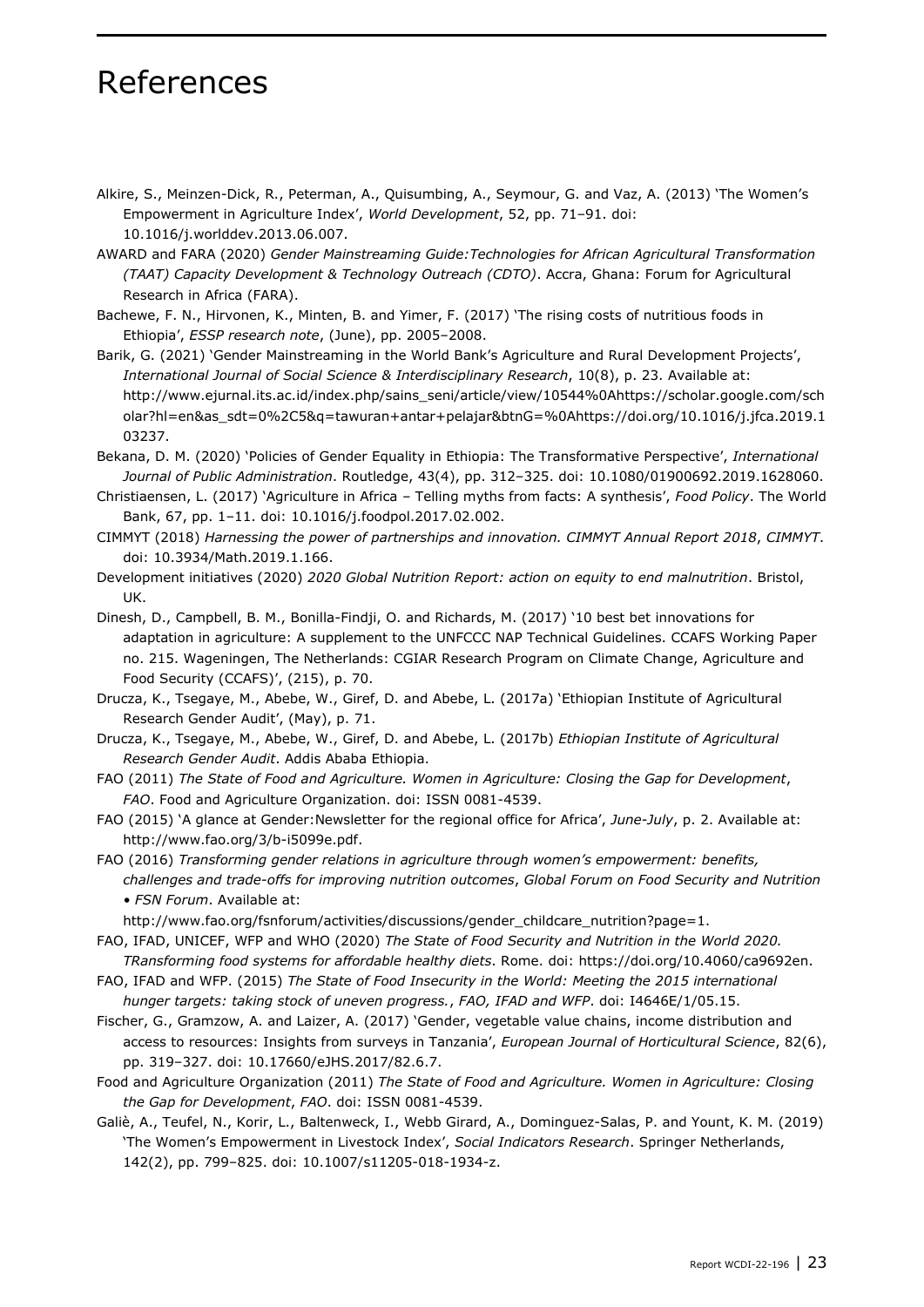- Halliday, J., Joshi, D., Young, L. and Veenhuizen, R. van (2020) 'Gender in Urban Food Systems', *Urban Agriculture Magazine*, (July).
- Hartmann, A. and Linn, J. F. (2007) 'Scaling up A Path to Effective Development. 2020 Focus Brief on the World's Poor and Hungry People.', (October 2007). Available at: https://www.brookings.edu/wpcontent/uploads/2016/06/200710\_scaling\_up\_linn.pdf.
- Hegena, B. and Eneyew, A. (2020) 'Analysis of Gender Disaggregated Vegetables Value Chain in Yayu and Hurumu Districts, Illuababora Zone, Ethiopia', *International Journal of Engineering Applied Sciences and Technology*, 04(10), pp. 287–298. doi: 10.33564/ijeast.2020.v04i10.054.
- HLPE (2017) 'High Level Panel of Experts. 2017. Nutrition and food systems', *Committee o World Food Security (CFS)*, 44(September), p. 150. Available at: http://www.fao.org/3/a-i7846e.pdf.
- Jenkins, B., Ishikawa, E., Geaneotes, A. and Paul, J. H. (2010) 'Scaling Up Inclusive Business : Advancing the Knowledge and Action Agenda', (April).
- Johnson, N., Balagamwala, M., Pinkstaff, C., Theis, S. and Meinzen-dick, R. (2018) 'How do agricultural development projects empower women ? Linking strategies with expected outcomes', *Journal of Gender, Agriculture and Food Security*, 3(2), pp. 1–19. doi: 10.19268/JGAFS.322018.1.
- Nelson, S. and Huyer, S. (2016) 'Gender Responsive Approach to Climate Smart Agriculture: Evidence and guidance for practitioners', *Advances in Life Sciences*, 5(23), pp. 10881–10887. Available at: https://www.oecd.org/countries/kenya/46145893.pdf.
- O'Leary, M. (2020) *A Gender-Transformative Framework for Nutrition: Advancing Nutrition and Gender Equality Together*. Available at: https://www.gendernutritionframework.org/.
- De Pinto, A., Bryan, E. and Aberman, N.-L. (2019) 'Climate change, gender, youth and nutrition situation analysis-Ethiopia', pp. 1–17. Available at:

https://cgspace.cgiar.org/bitstream/handle/10568/107381/IFAD\_Ethiopia\_Situation Analysis.pdf?sequence=1.

- Pouw, N. (2018) 'What is Gender-Aware Economics?', in *An Introduction to Gender and Wellbeing in Microeconomics*.
- Quisembing, A., Meinzen-Dick, R., Raney, T. L., Croppenstedt, A., Behrman, J. A. and Peterman, A. (2014) *Gender in Agriculture: closing the knowledge gap*, *Gender in Agriculture*. doi: 10.1007/978-94-017- 8616-4.
- De Roo, N., Tariku, J., Assefa, B., Tekie, H., Tadesse, M., Ahmed, A. and Boka, B., Zelleke, B. and Spanjer, M. (2016) *Gender analysis in CASCAPE intervention areas*.
- Ruel, M. T., Quisumbing, A. R. and Balagamwala, M. (2018) 'Nutrition-sensitive agriculture: What have we learned so far?', *Global Food Security*. Elsevier B.V., 17(January), pp. 128–153. doi: 10.1016/j.gfs.2018.01.002.
- Sida (2010) 'Gender Aware Approaches in Agricultural Programmes:A Study of Sida-supported Agricultural Programmes', *Evaluation*, 3, p. 102. Available at: https://www.oecd.org/countries/kenya/46145893.pdf.
- Slavchevska, V. (2016) *World Feminization of Agriculture in the Context of Rural Transformations : What is the Evidence ?*, *The World Bank*. Available at:
	- https://openknowledge.worldbank.org/bitstream/handle/10986/25099/ACS20815.pdf?seq.
- Thomas Woldu Assefa, Fanaye Tadesse, M.-K. W. (2018) 'Women ' s participation in agricultural cooperatives in Ethiopia Women ' s Participation in Agricultural Cooperatives in Ethiopia', (February).
- UNDP (2020) '2020 Human Development Perspective Tackling Social Norms: A game changer for gender inequalities', *United Nations Development Programme*, p. 36.
- Venkatramanan, V., Shah, S. and Delhi, N. (2020) 'Synergies Between Gender Mainstreaming and Food Security', (August). doi: 10.1007/978-3-319-70060-1.
- Wong, F., Vos, A., Pyburn, R. and Newton, J. (2019) *IMPLEMENTING GENDER TRANSFORMATIVE APPROACHES IN AGRICULTURE: CGIAR Collaborative Platform for Gender Research*. Available at: https://www.kit.nl/wp-content/uploads/2020/08/Gender-Transformative-Approaches-in-Agriculture\_Platform-Discussion-Paper-final-1.pdf.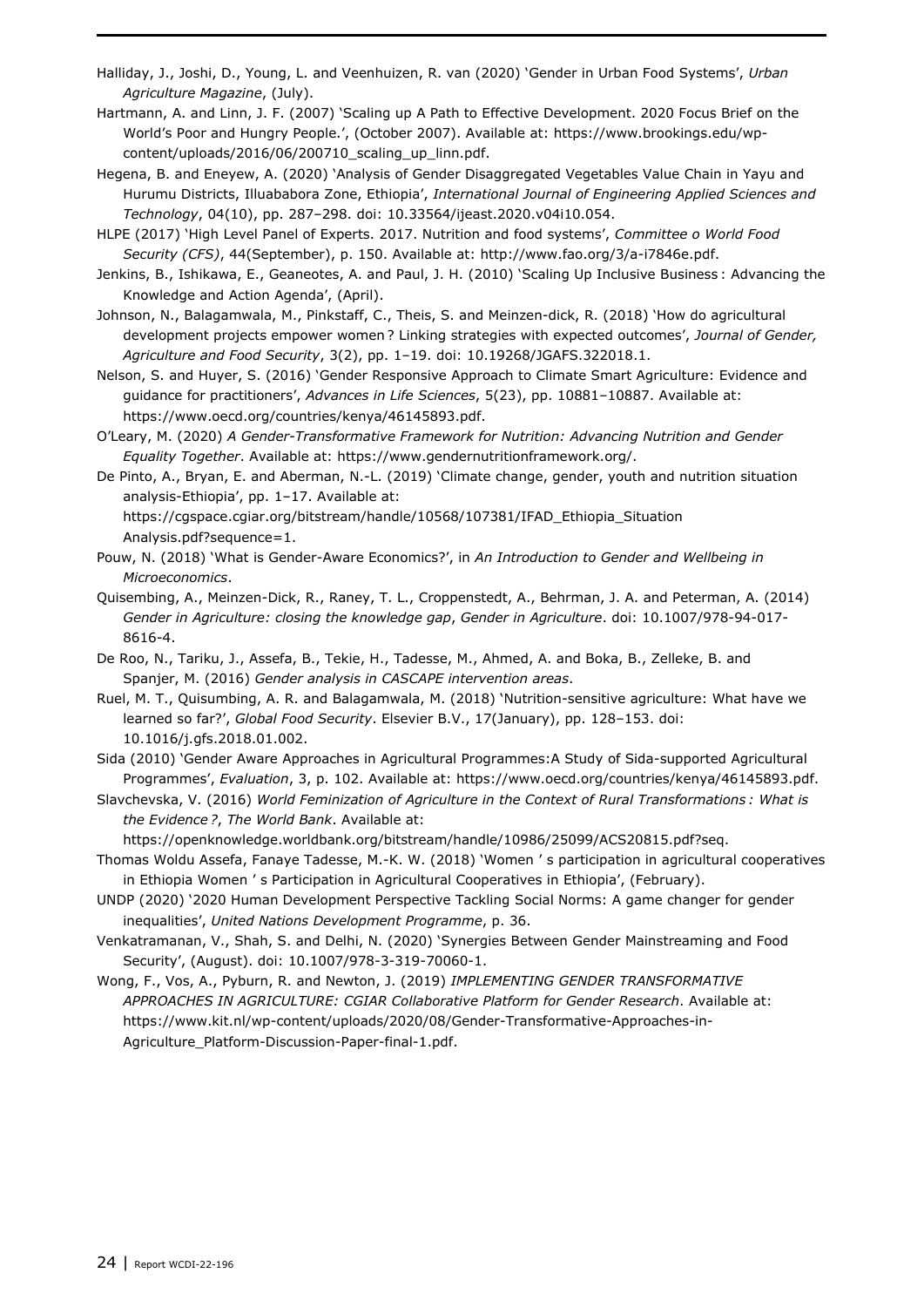## Appendix 1 Incorporating a gender-aware approach

This diagram gives an overview of how gender aware practices be identified, designed and implemented in a way that considers the local, existing differences and inequalities between men and women, and contribute to the promotion of gender equality in agricultural intervention programmes. It includes criteria for evaluating whether intervention strategies are following a gender-responsive approach to better respond to the needs and views of women and men.

| <b>Criteria</b>                     | <b>Explanations of criteria</b>                                                                  |
|-------------------------------------|--------------------------------------------------------------------------------------------------|
| 1. The development and              | Gender analysis: At the outset of the project, develop or introduce an analysis of who has       |
| application of the practice have    | what and why, who does what and why, who makes decisions and why, and who needs what             |
| been informed by gender analysis    | and why is carried out to develop an understanding of the site-specific gender, cultural and     |
|                                     | socio-economic context. This analysis explores differential vulnerability of men and women to    |
|                                     | risk, opportunities and benefits, power relations within the household and the community,        |
|                                     | willingness to take on risk, and modes of access to sources of information. Findings of this     |
|                                     | analysis inform the intervention strategy.                                                       |
| 2. All work related to the practice | Participation and engagement: Female and male farmers are involved in developing, adapting,      |
| has involved the participation and  | testing and adjusting practices to meet their needs, preferences, and opportunities.             |
| engagement of men and women,        | Communities and experts work together to understand local problems, climate projections and      |
| those who implement the practice    | available assets and services, and to identify and test potential solutions, reducing existing   |
|                                     | gender inequalities and discrimination. Institutions are strengthened to continue fostering      |
|                                     | stakeholder engagement.                                                                          |
| 3. Efforts are made to reduce the   | Constraints to uptake of practices are addressed: Findings of the gender analysis are used to    |
| constraints to uptake of the        | understand where there may be constraints to uptake of the practice, such as unequal roles in    |
| practice                            | decision-making, unequal access to information or credit, and unequal ownership of land. By      |
|                                     | promoting an equitable access to resources and participation in in a way that all potential end- |
|                                     | users can benefit from information and capacity development related to the opportunities from    |
|                                     | the agricultural intervention practices.                                                         |
| 4. The practice results in          | Immediate benefits: The practice itself is designed to produce benefits for both men and         |
| immediate benefits for men and      | women. These benefits include improvements in agricultural yields; reduction in the time,        |
| women                               | energy and labour spent by food producers, particularly women, on their agricultural activities; |
|                                     | and increases in women's access to and control of agricultural inputs and income.                |
| 5. The practice results in long-    | Long-term benefits: The practice itself contributes to longer-term changes in equality between   |
| term benefits for men and women     | men and women. It may enhance men's and women's resilience and agricultural productivity;        |
|                                     | increase women's access to resources; and increase participation of women.                       |

#### *Table 1 Criteria for evaluating gender-responsiveness in agricultural intervention projects*

Note: Table 1 adapted from "Gender Responsive Approach to Climate Smart Agriculture: Evidence and guidance for practitioners" (Nelson et al., 2016).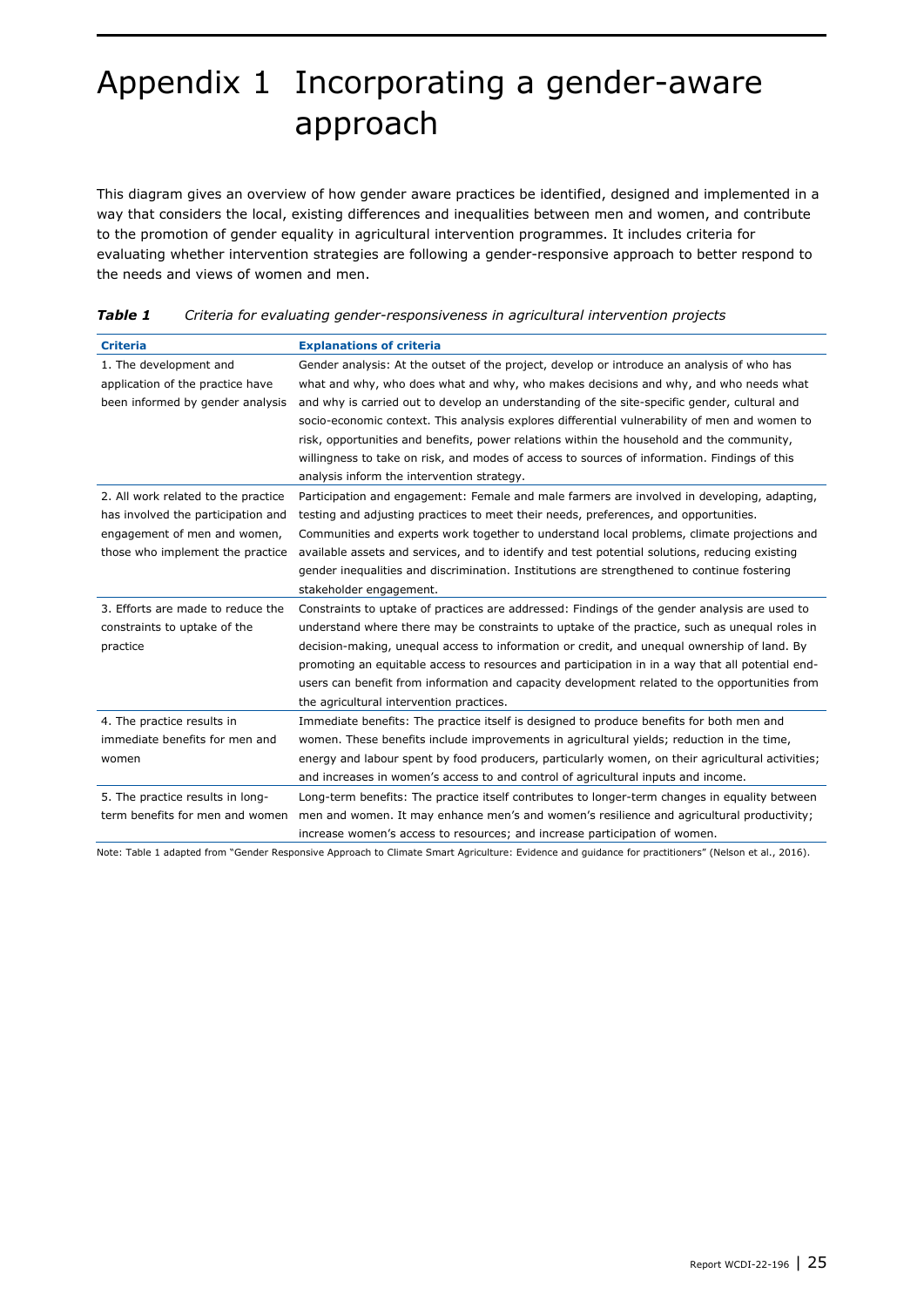## Appendix 2 Overview of gender reflections for agricultural development projects

- Do women actors want to address the barriers and adopt the required intervention(s)?
- Are they able to adopt the new interventions? (Reflect on resources such as time and capital)
- Has this been discussed with the women, their community and other stakeholders involved?
- In order to adopt gender responsive approaches, do the women and their communities have concrete information on the impact of the shift in approach resulting from the gender focus.
- Have women and their cultural context been prepared to continuously supply, the quality of produce, such as seeds required.
- Does the gender intervention focus on both men and women related barriers and intervention strategies?
- Where is it most strategic to direct the intended gender intervention?
- How have other similar contexts prepared to deal with what the existing gender gaps and intervention implications- what positive and negative lessons can be adopted?
- What needs does the project address for you as a woman?
- As women, how do you feel about your participation in the intervention project?
- What benefits do you get from the participation?
- What are challenges for you as a woman in this project design, activities and benefits?
- If we want to reach out to women to inform them this agricultural intervention initiative, which person or organisation should we use to reach women in particular?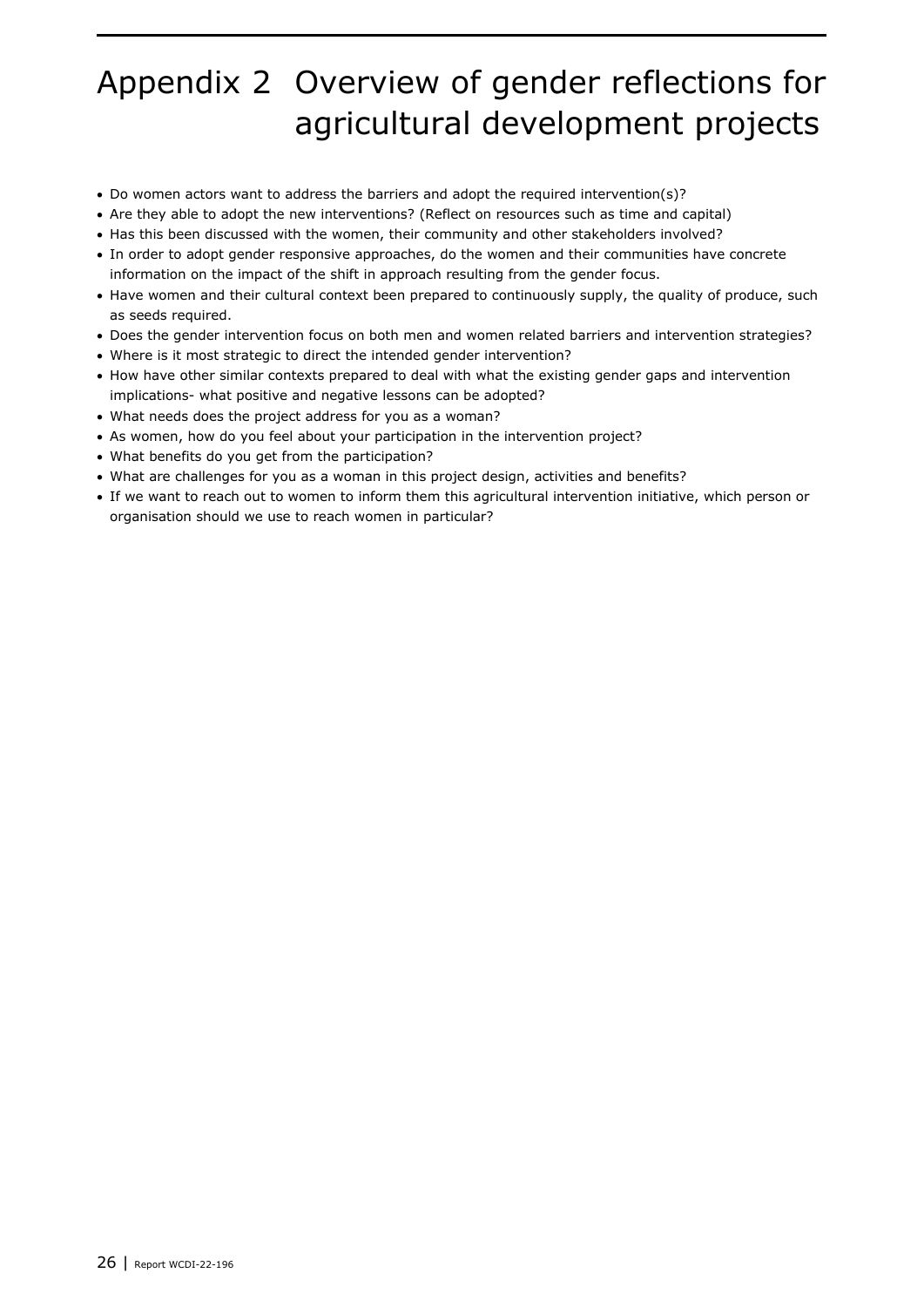### Appendix 3 Gender Transformative Approaches

For Projects was to support meaningful integration of women smallholder farmers, they need to embrace strategies that promote a sustainable positive impact on their agency, income generation and ability to retain control and use of their earned income is paramount. Projects that incorporate gender transformative interventions mainstream gender concerns in the project activities, monitoring and evaluation systems. Gender Transformative Approaches (GTAs) unpack the understanding that improving agency, ensuring equitable access to and control over resources, challenging power relationships, and promoting equitable intervention frameworks are key to improving agribusiness interventions in food systems(O'Leary, 2020). The overall goal is promoting meaningful integration of women smallholder farmers in a way that promotes sustainable positive impact on their agency, income generation and ability to retain control and use of their earned income. The overall goal of transformative approaches is to support meaningful integration of women smallholder farmers in a way that will achieve a sustained positive impact on their productivity, income generation and ability to retain control and use of their earned income is paramount.

GTAs provide an alternative to the "business as usual" approach to gender integration and, by focusing on addressing structural change, to move beyond instrumentalist interventions and to address the underlying causes of gender inequality; rather than focusing exclusively on the self-improvement of individual women, GTAs work towards transforming power dynamics and structures that reinforce gender inequity with the wider purpose of promoting gender equality and improving development outcomes. This more systemic understanding implicates those doing the development – development agencies and professionals – and requires their reflection, change and transformation. This has far-reaching implications for how development is done, as GTAs are intentionally reflexive: they recognize that norms are not necessarily "out there" and beyond the purview of certain development actors. Norms are, in fact, subsumed in and (re)produced by all development actors. As such, the norms and ways of working of development agencies and professionals are necessarily transformed when GTAs are implemented(Wong *et al.*, 2019).

Key conceptual distinctions of GTAs include understanding gender as a social relation as opposed to focusing solely on gender roles. In this way, we understand that "women" and "men" are not homogenous categories but heterogeneous based on other intersecting categories of social status such as class, ethnicity, caste, etc. Hence, social relations of gender inform the relative social positionings of diverse women and men. GTAs are related to approaches to women's empowerment but are also distinct. One main difference is that most understandings of GTAs insist on working with both women and men to transform the social relations of gender to be more equitable, for example in decision-making, access to resources and how women and men are relatively valued in all spheres of society. What we learn from the experience with women's empowerment initiatives is there are gaps in the promotion of women's empowerment approaches as a strategy that only focuses on women; this acts as a cautionary tale for the adoption and inevitable adaptation of GTAs over time(Dinesh *et al.*, 2017). Some major tenets of GTAs include:

#### **1) Changes are fostered in three domains: individual capacities, the gendered expectations embedded within social relations in different institutional sites (e.g., household, community) and institutional rules and practices.**

**2) These changes lead to more and better livelihood choices for poor and marginalized women and men and more equitable norms and social institutions.**

#### **3) The changes lead to an expansion in women's potential to contribute to and benefit from interventions**.

The implementation of GTAs has entailed participatory and capacity building methodologies. These are not unique to GTAs but are used for their specific qualities. Participatory strategies for implementing GTAs, which are characterized by their potential to encourage critical self-reflection and self-awareness via social learning. These characteristics allow for generating new knowledge, learning and insight derived from continual and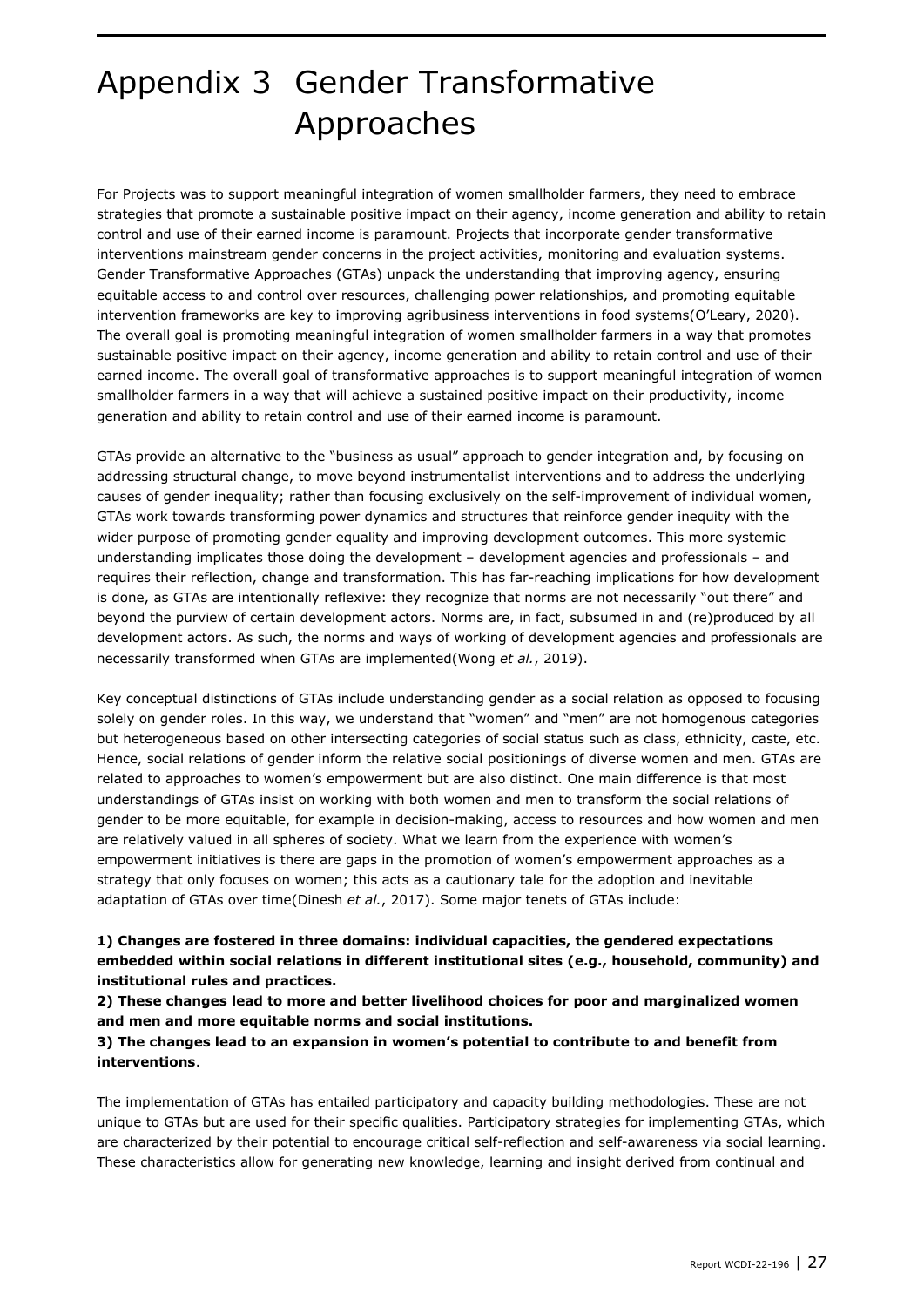iterative cycles of action and reflection. The "doing" is the basis for new knowledge derived from critical reflection of action, which in turn informs further action. Capacity-strengthening and organizational.

Learning draw on principles of transformative learning, which extends beyond knowledge and skills acquisition and requires shifts in mental models, values and beliefs. The systemic nature of change implied in GTAs requires different framings of both how capacity-strengthening is approached and the role of development agencies, to, in particular, take into account their own transformation through learning(Wong *et al.*, 2019).

GTAs focus on addressing the foundations of gender inequity. Development approaches aiming to deliver interventions need to consider women smallholder farmer's ability to navigate the many evolving factors that influence their power to make, and act on, and decide on their agribusiness activities and the income it generates. Gender approaches reveal these linkages and avoids the unintended negative consequences of fragmented approaches to intervention delivery. These approaches are dynamic and better aligned to the knowledge and actions of people that these plans seek to benefit. It reveals how gender norms, institutions, and power relations causing unequal access training, agricultural resources, markets, and technologies(Drucza *et al.*, 2017a). In doing so, gender transformative approaches uncover entry-points to solutions that can address the full complexity the skewed productivity between men and women. Approaches that flow from this starting point build resilience to unanticipated shocks and trade-offs that undermine pathways to improved income and productivity among women smallholder farmers(Fischer *et al.*, 2017). This includes power interplays across domains and between individuals, households and their societies. Gender transformative approaches are collaborative, and evolving frameworks with gender mainstreaming strategies across the program lifecycle(O'Leary, 2020).Ultimately, the gender aware intervention approach is part of the gender transformative continuum, that focuses on the initial awareness required to facilitate meaningful participation by women.

# **Gender Equality Continuum Tool**

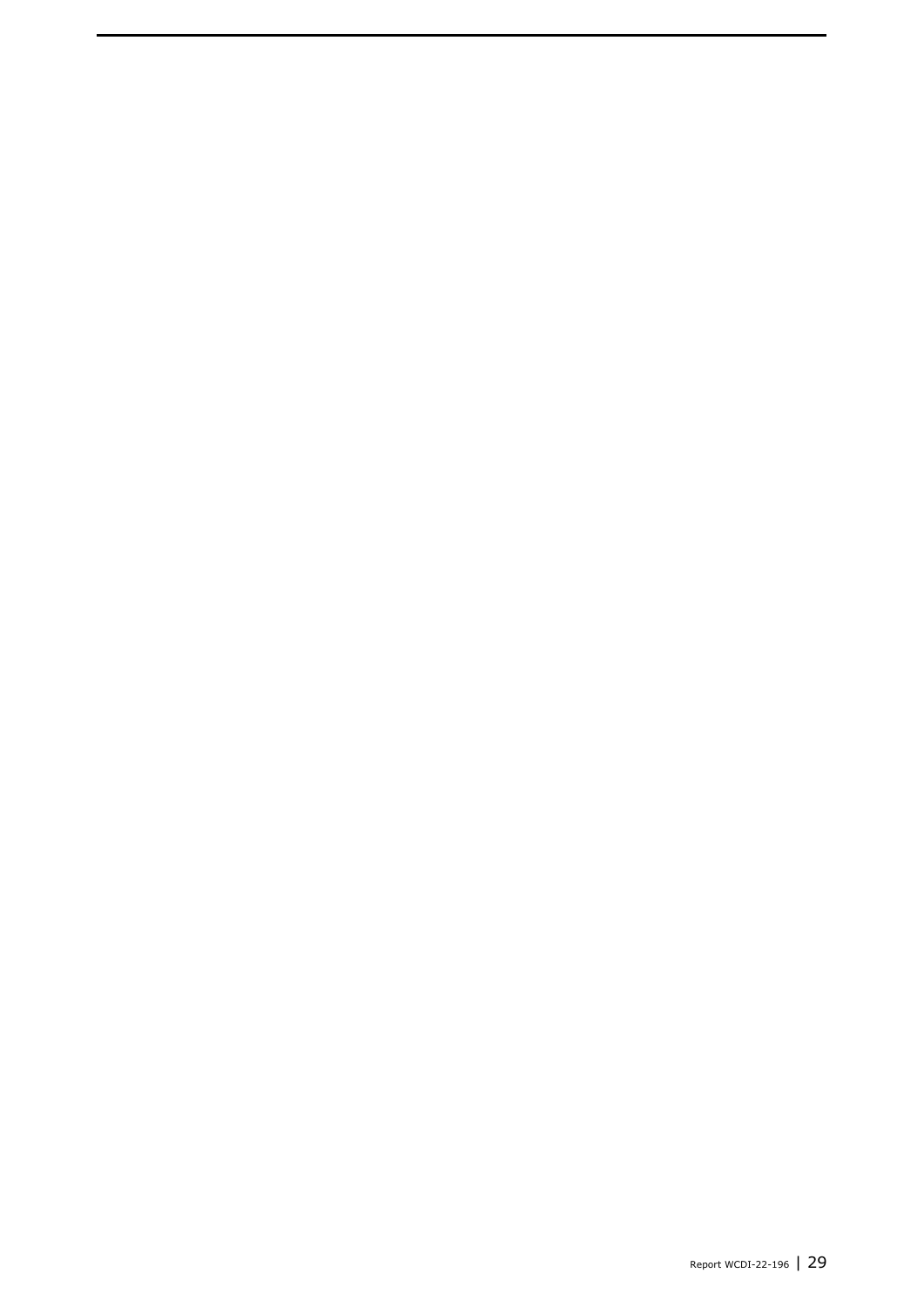Wageningen Centre for Development Innovation Wageningen University & Research P.O. Box 88 6700 AB Wageningen The Netherlands T +31 (0)317 48 68 00 [wur.eu/cdi](http://www.wur.eu/cdi)

Report WCDI-22-196



Wageningen Centre for Development Innovation supports value creation by strengthening capacities for sustainable development. As the international expertise and capacity building institute of Wageningen University & Research we bring knowledge into action, with the aim to explore the potential of nature to improve the quality of life. With approximately 30 locations, 6,800 members (6,000 fte) of staff and 12,900 students, Wageningen University & Research is a world leader in its domain. An integral way of working, and cooperation between the exact sciences and the technological and social disciplines are key to its approach.